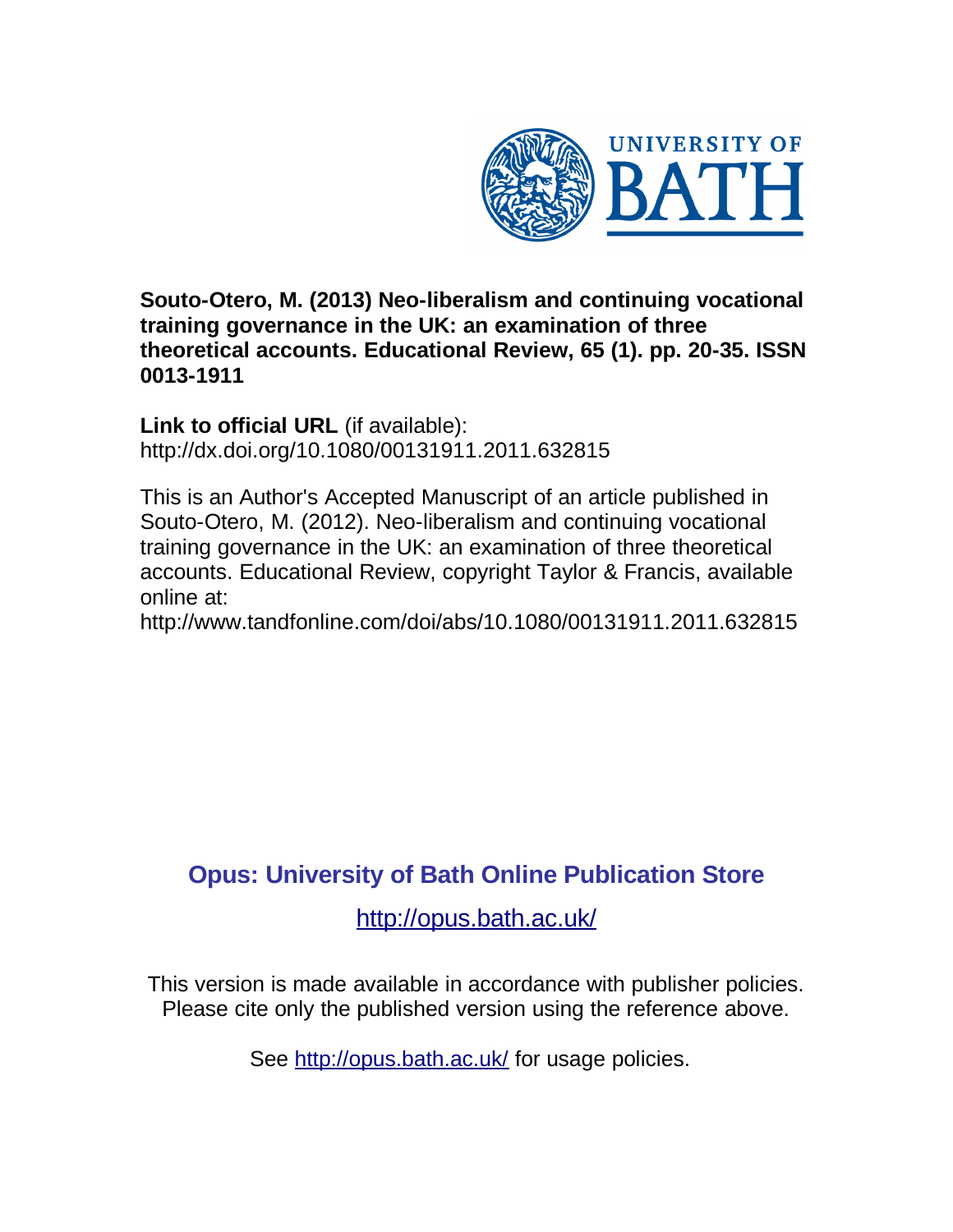Please scroll down to view the document.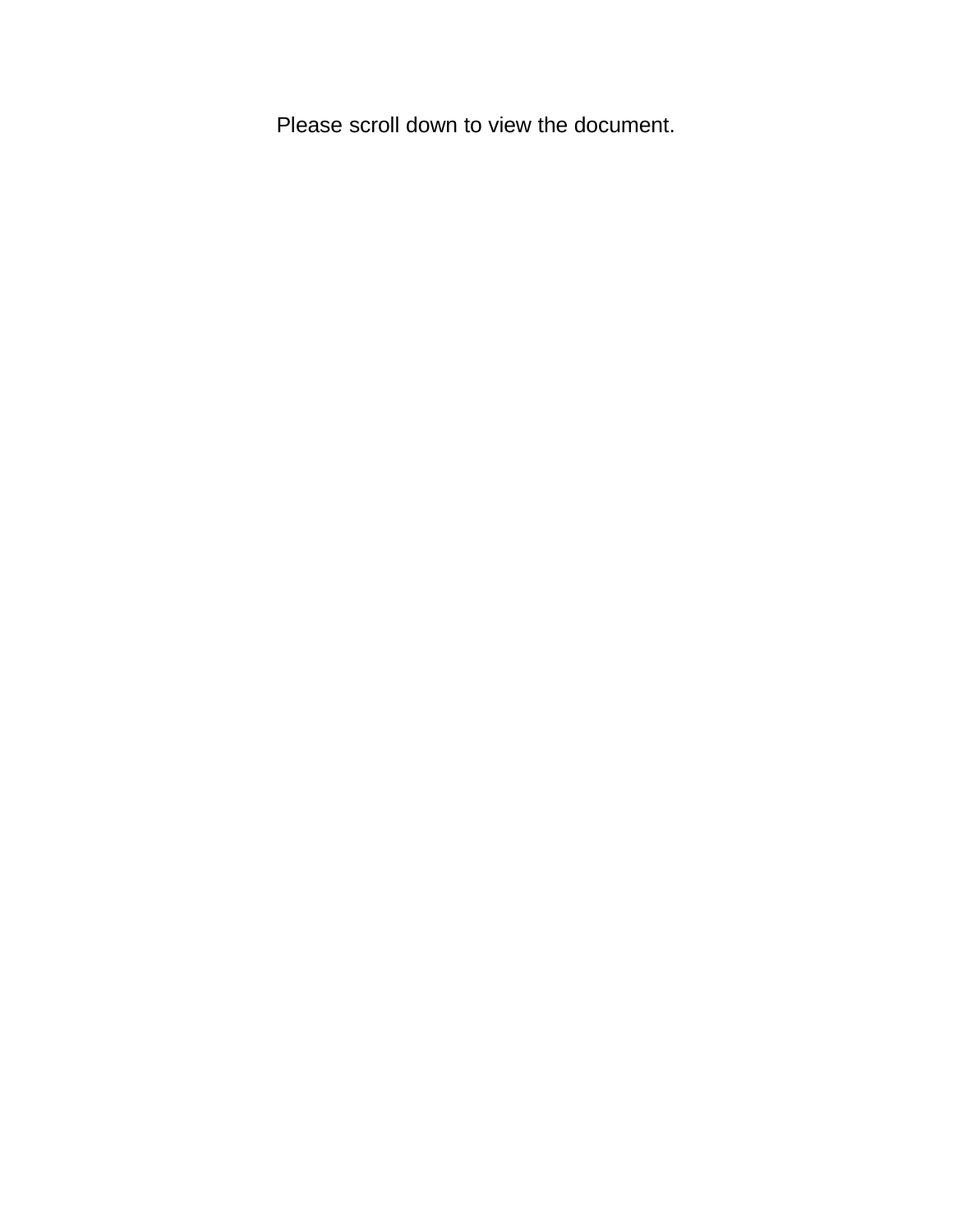## Neo-liberalism and continuing vocational training governance in the UK: an examination of three theoretical accounts

*Manuel Souto-Otero Department of Education University of Bath Mso21@bath.ac.uk*

*Paper forthcoming in "Educational Review" (2012)*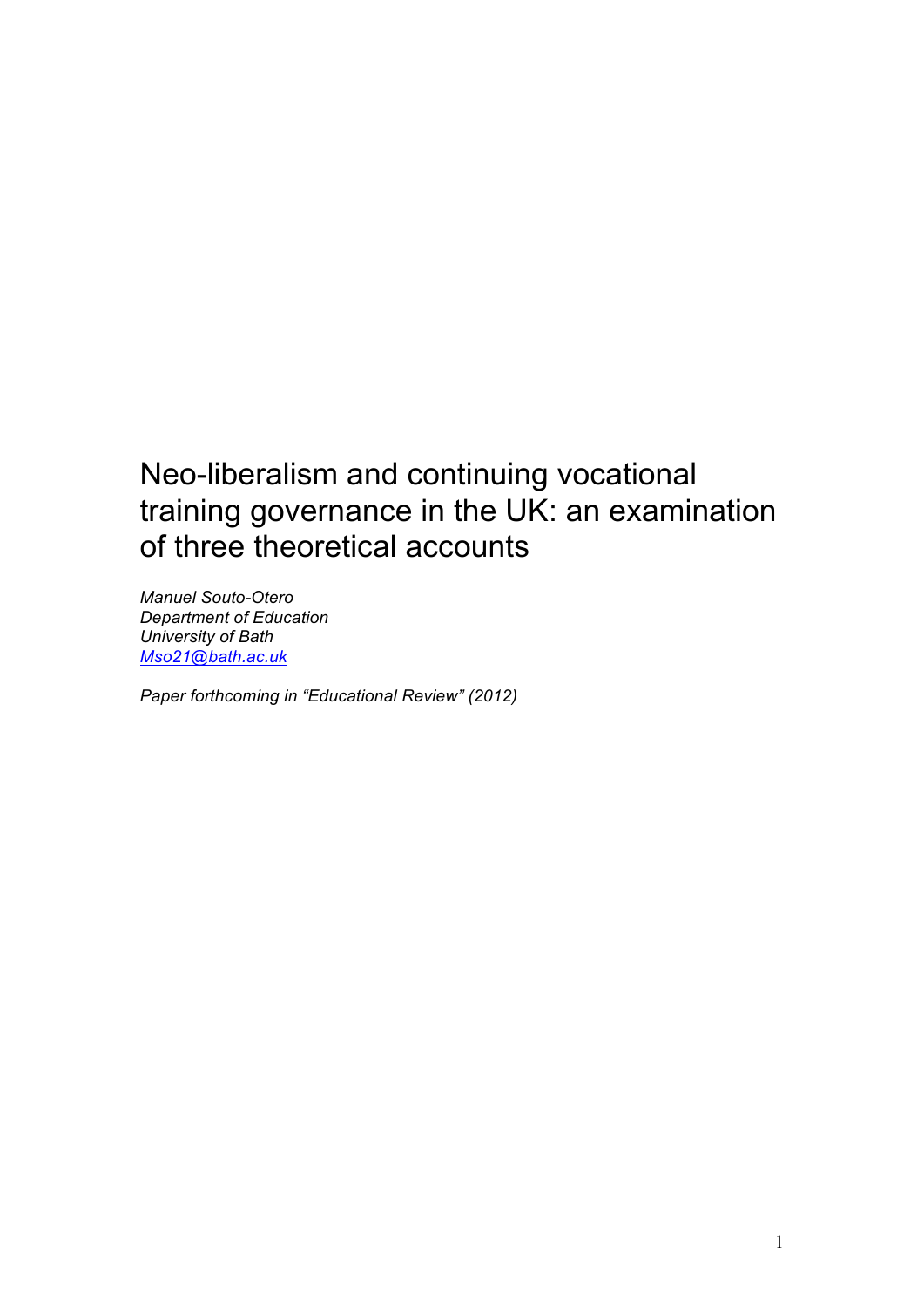*Abstrac*t: The paper analyses continuing vocational education and training policies in the UK in the period 1979-2010 with a focus on regulation and governance. It reviews Conservative and Labour party policies to ascertain their principal components and explore their evolution through time. More specifically, the paper reviews the paradoxical existence of three seemingly opposed accounts of recent dynamics in the management of continuing vocational training: one that sees it moving inexorably to the political right, one that emphasises the singularity of social-democratic policies and one that focuses on the difficulties of any movement, towards the political left or right. The paper concludes that while there has been a degree of convergence between right and left, differences remained in terms of their favoured institutional decision-making structures. However, Labour played a two-level game, which combined the establishment of new channels for dialogue and coordination with key stakeholders, with a limited scope for meaningful stakeholder input to policy.

### **1.0 Introduction**

During the last decade or so, three major accounts of the relationship between neoliberalism and education and training have developed within the political science literature. The first account argues that neo-liberalism is increasingly embedded in public action in Continuing Vocational Training (CVT), and has become the only available way for governments to proceed (Crouch et al. 1999). A second account sees skills formation systems as being resilient to neo-liberal changes, because of entrenched national structures and established institutional complementarities that make movements difficult (Hall and Soskice 2001). A third account emphasises agency and the capacity of stakeholders to adopt social-democratic policies in education and training (Boix 1998; Iversen and Stephens 2008). A strand of the literature on political parties' ideologies that reports persisting differences between left and right parties concurs with such argumentation (cf. Mair 2007 for a review). As explained in more detail below, this is also the view of the authors associated with the 'Third-Way' (Giddens 1998; Giddens and Diamond 2005), even though they claim to disavow ideology and reject the old division between left and right in favour of 'what works'.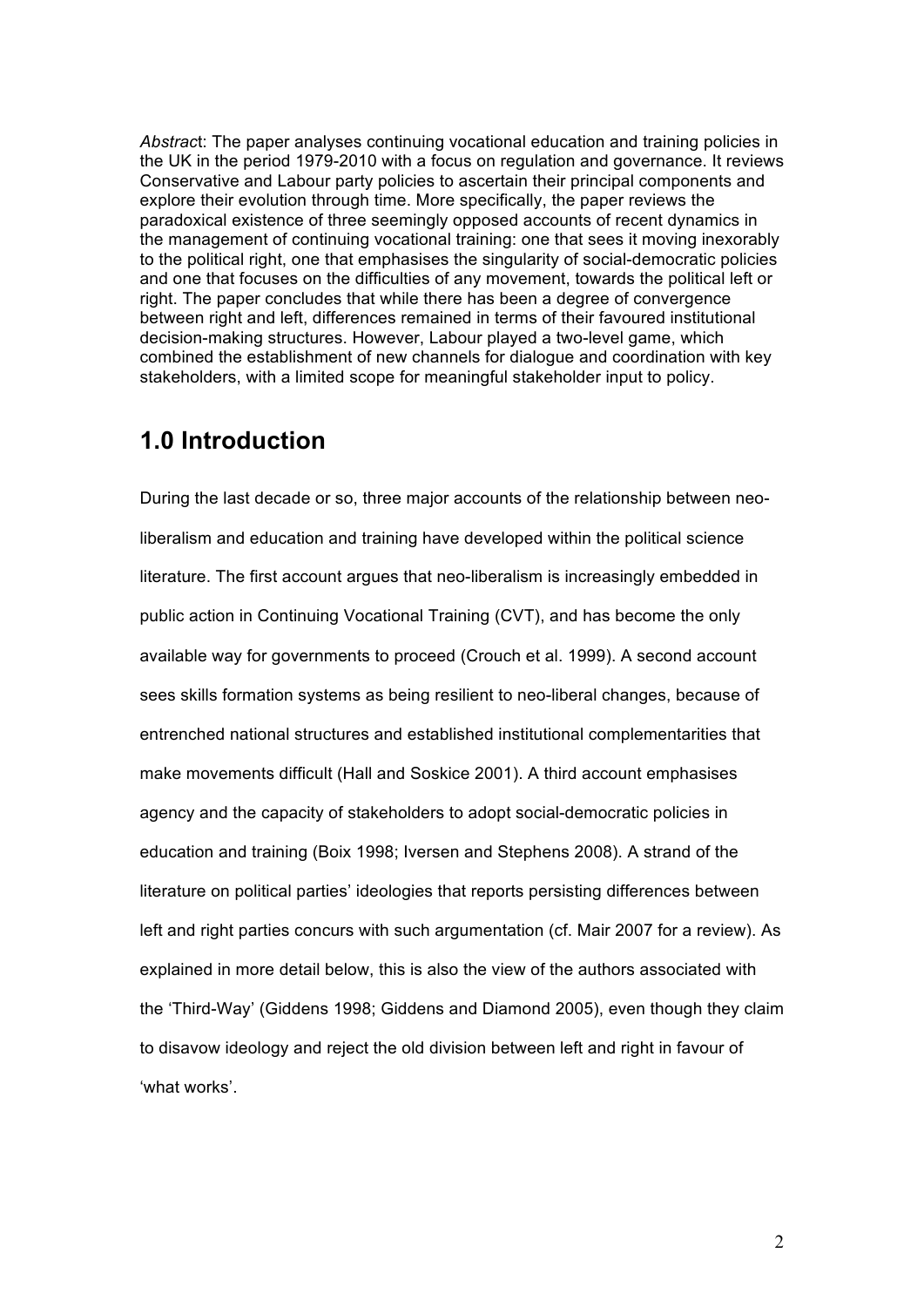Although the three strands aim to apply to skills formation systems as a whole, only Crouch et al. devote significant attention to CVT. Hall and Soskice chiefly look at formal education whereas Boix looks mostly, at least in his empirical analysis, at active labour market policies. The lack of coverage of CVT is striking. Continuing vocational education and training embodies one of the main dilemmas of contemporary politics (Crouch 1998): whilst it is viewed as a matter of public concern, its provision is not in the gift of the State alone. The State depends on private and community stakeholders for the demand for skills (Souto-Otero 2007). It thus provides a key area to test claims about the convergence towards neo-liberalism; if convergence cannot be found here, it is unlikely to be found in other areas of education, where government has greater independence.

The paper reviews 'New Right' (1979-1997) and 'New Labour<sup>1</sup>' (1997-2010) policies in CVT to ascertain their principal components and explore their evolution through time. The paper has two main aims and one underlying contention. It aims to examine the extent to which the three political economy accounts outlined, which are often seen as exclusive, can in fact offer a coherent narrative of the policies adopted in the UK in the period 1979-2010 or whether they are, essentially, incommensurable. In order to do this, the paper complements political science literature, which tends to remain at an abstract level and focus on stylised facts, with a substantial body of educational research on this subject.

Second, building on political science literature on stakeholder coordination and decision-making, the paper aims to moderate the mainstream interpretation of the education literature on CVT policy. There is a rich body of educational research in this area, and the reinterpretation is not radical, but it is significant. Educational

1 In this paper 'Labour' and 'New Labour' are used interchangeably to refer to the Labour party in the period 1997-2010.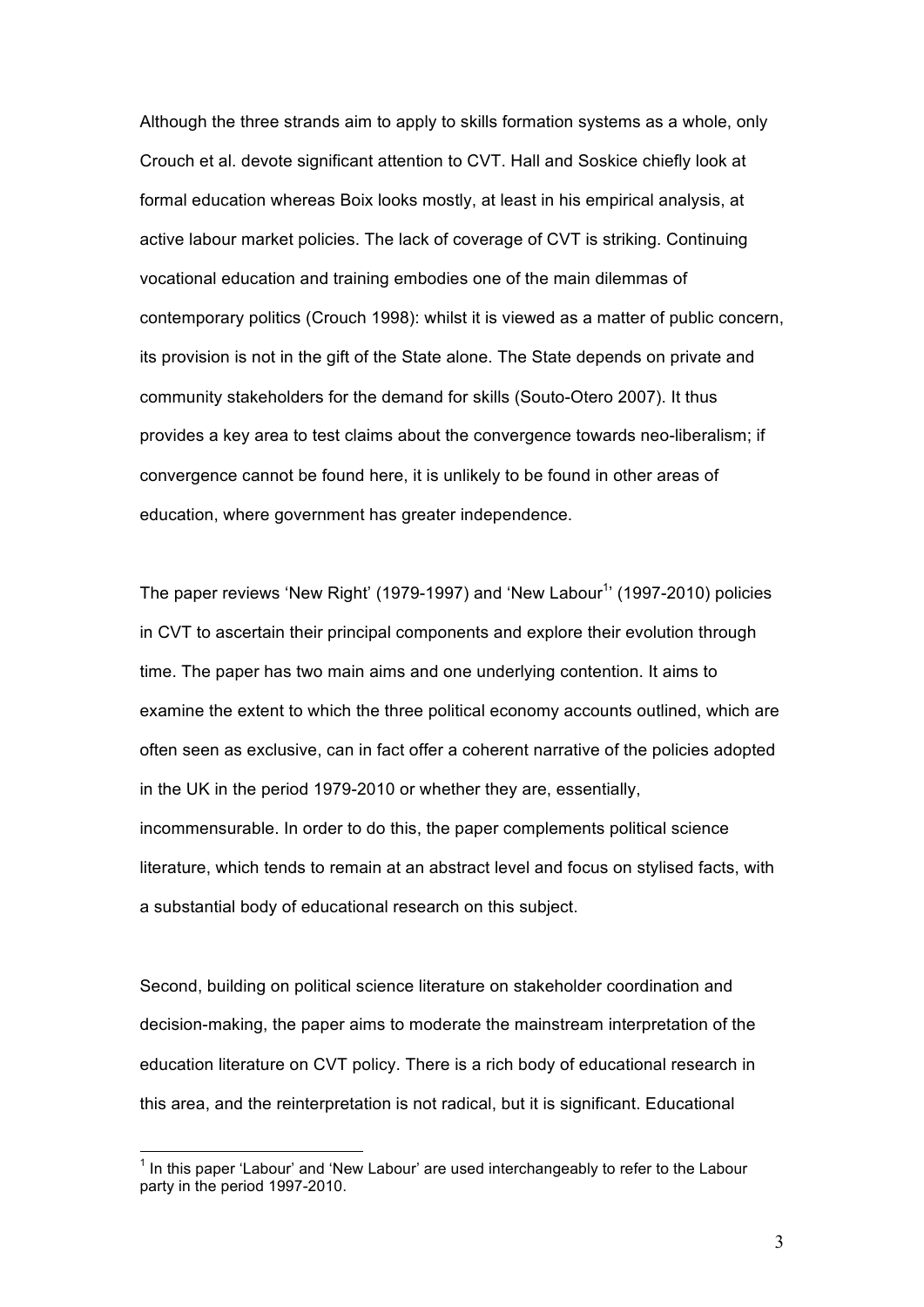scholars have tended to use a broad brush in the analysis of CVT policies and have tended not to conceptualise sufficiently the qualitative changes in stakeholder engagement that occurred under Labour. The paper argues for a more nuanced analysis than a simple division between market and State models of decision-making in CVT. Finally, the underlying contention of the paper is that greater dialogue between educational and political science scholars would yield significant benefits to our understanding of CVT policy.

Two clarifications are required. The paper does not attempt to identify an optimal model of CVT management. Second, although I refer to the UK in the paper, some of the arguments apply mainly to England (cf. Payne 2009). The structure of the paper is in five further sections: section two provides conceptual clarifications; section three reviews three theoretical accounts of the relationship between neo-liberalism and CVT; sections four and five present an analysis of the situation in the UK, respectively, during the Conservative and Labour governments; and section six presents my conclusions, which summarise the identified trends and discuss their causes with particular reference to globalisation, institutional and median voter arguments and Labour electoral strategies.

### **2.0 Neo-liberalism in continuing vocational training**

Neo-liberalism is not simply an ethic in abstracto. The locus of its influence has become the 'neoliberal State'. Political scientists and political sociologists characterise neo-liberalism by a set of properties such as the promotion of free competition, deregulation, privatization, internationalisation, consumer choice, tax reductions and the use of market proxies in the public sector (Cerny 2008; Jessop 2002). Yet if something emerges from this work, this is the complex nature of the concept and the multiplicity of manifestations it can take (cf. Harvey 2005). By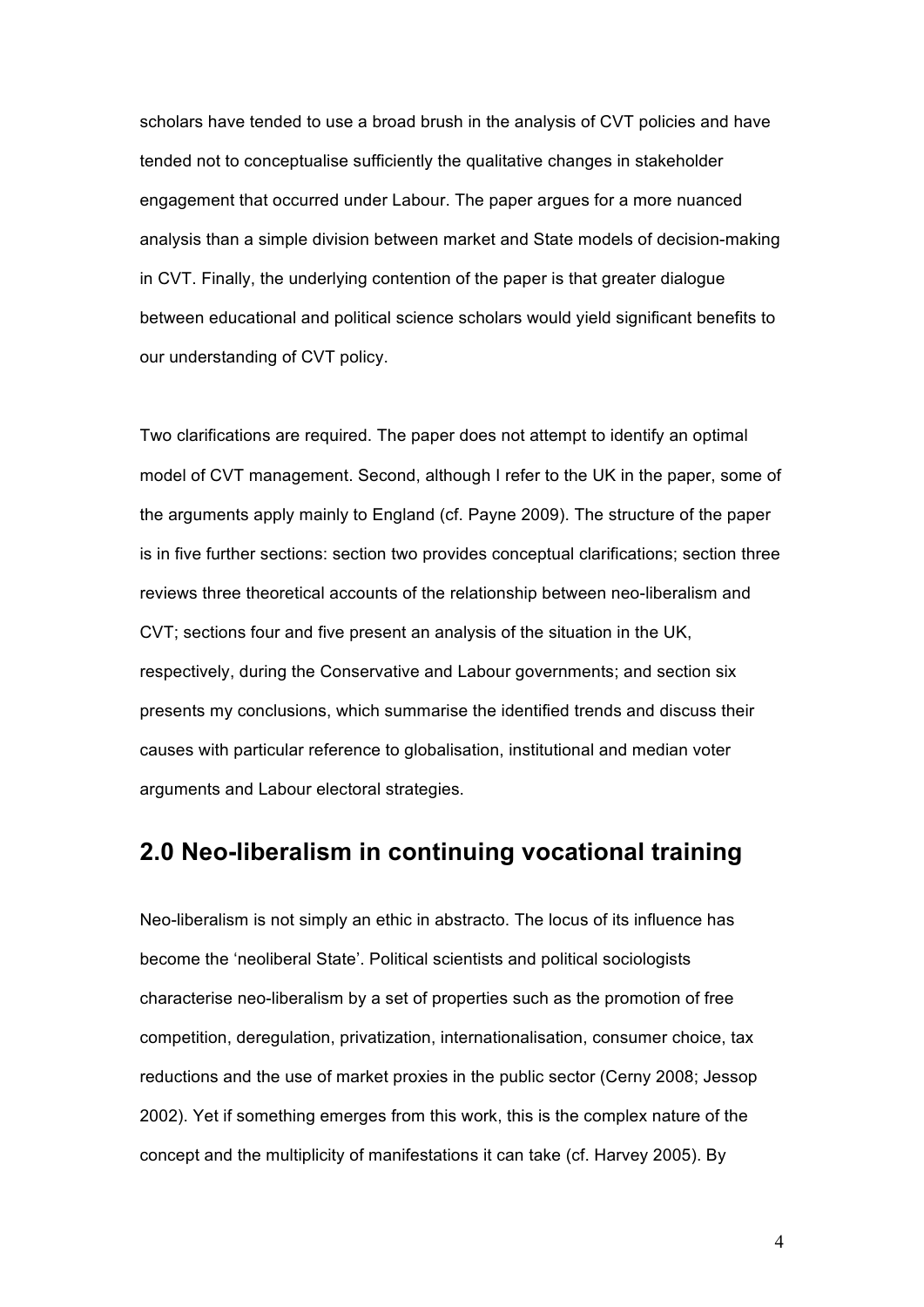contrast, most work on CVT policy, both from political science and education, takes neo-liberalism as a given, without dwelling too much on its properties. A good deal of it simply derives its notions of neo-liberalism from empirical observations, assuming that certain institutions are neoliberal just because they are found in certain countries, in particular the USA and the UK (Crouch 2005:441). In other words, the work on CVT policy tends to gloss over concept formation before discussion and quantification (Sartori 1970).

Each of the three strands of literature outlined in the previous section devotes only marginal attention to the definition of CVT neoliberal policies, and general neo-liberal attributes such as 'internationalization' or the 'lowering of direct taxes' *per se* are not terribly relevant regarding CVT. Boix mainly concentrates on the identification of different investment patterns, to conclude that neo-liberal policies are characterised by low public *investment* in education and training. Hall and Soskice devote most of their attention to the linkages between CVT and other parts of the political economy, rather than dwelling on the internal characteristics of CVT systems, which are outlined only schematically. They underline the importance of the *nature* of the training offer in coordinated and liberal economies. Whereas skills provision is highly specialised in coordinated economies, it is generic in liberal economies. Crouch et al., on the other hand, use 'neo-liberalism' to denote particular types of investment, *organization* of public policy provision and distribution of decision-making powers. Neo-liberal policies try to restrict collective action through deregulation and to stimulate private investment in CVT by individuals and firms, in order to maintain low social spending levels (Crouch et al. 1999:4-5;128). Organisationally, neoliberal policies turn 'departments of government into analogues of firms, acting in the market and therefore no longer possessing the capacity for collective decision-making' and emphasise voluntary industry skills standards in training (Crouch et al. 1999:11;21). Governments operate through new public management techniques and targets. In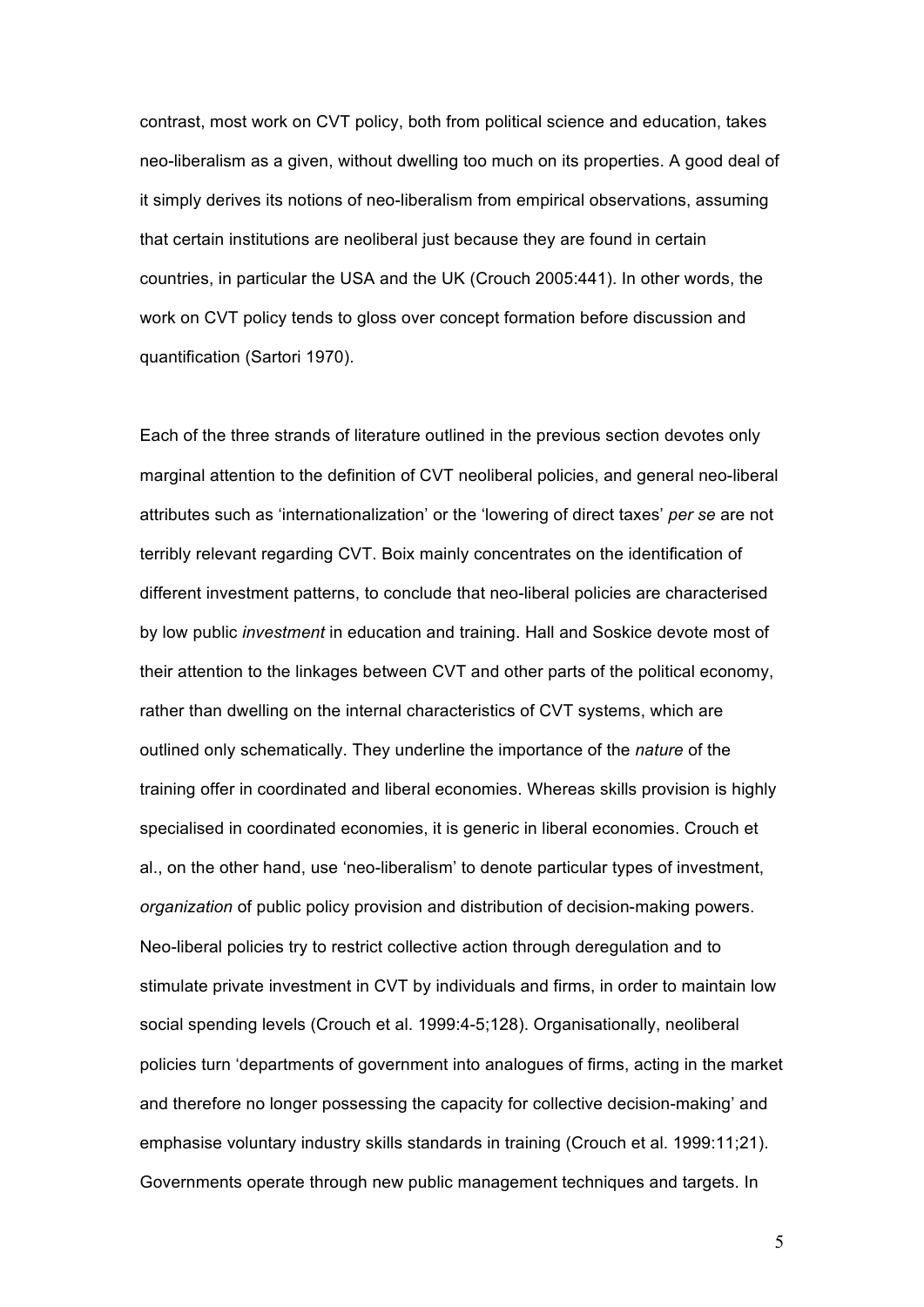terms of the distribution of decision-making powers, a more ambiguous position emerges, as centralization is portrayed as a social-democratic and neoliberal trait. Neoliberals can employ centralisation as a first step to taking power away from corporatist institutions (King 1993), before implanting market-oriented approaches later, and also to indicate that interventionism outside welfare policies is accepted (Crouch et al. 1999:133).

In spite of the sketchy treatment of neo-liberalism in CVT, two important aspects emerge. First, the different conceptual foci of these three accounts can help to explain the different conclusions to which these works arrive, although not fully. While there is a degree of incommensurability in the ways in which neo-liberalism is constructed in the three accounts, there are also commonalities in how they view neo-liberalism, regarding both its aims and its means. The overriding neo-liberal aim is that individuals and employers become the main decision-makers in CVT. They should have responsibility for CVT regulation and financing, as a means to achieve those aims. In terms of regulation, the freedom of choice of employers and individuals should be maximised, whereas the State and trade unions (TU) should have a marginal role. In terms of financing, those who make training decisions and benefit from them (individuals and employers according to neo-liberal accounts) should pay for CVT. This seems to be the composition of the 'genus' of the concept, shared by the three accounts, which then add other properties to the concept to create their particular species of neo-liberalism.

This genus is the particular starting point for this article. It is used to explore the comparative advantages, disadvantages, complementarities and incompatibilities of the three accounts exposed. The analysis concentrates on regulation patterns given existing limitations in panel data on public investment on CVT in the UK. The paper refers to 'policy trajectories' (Ball 1993), and reviews policy texts, the contested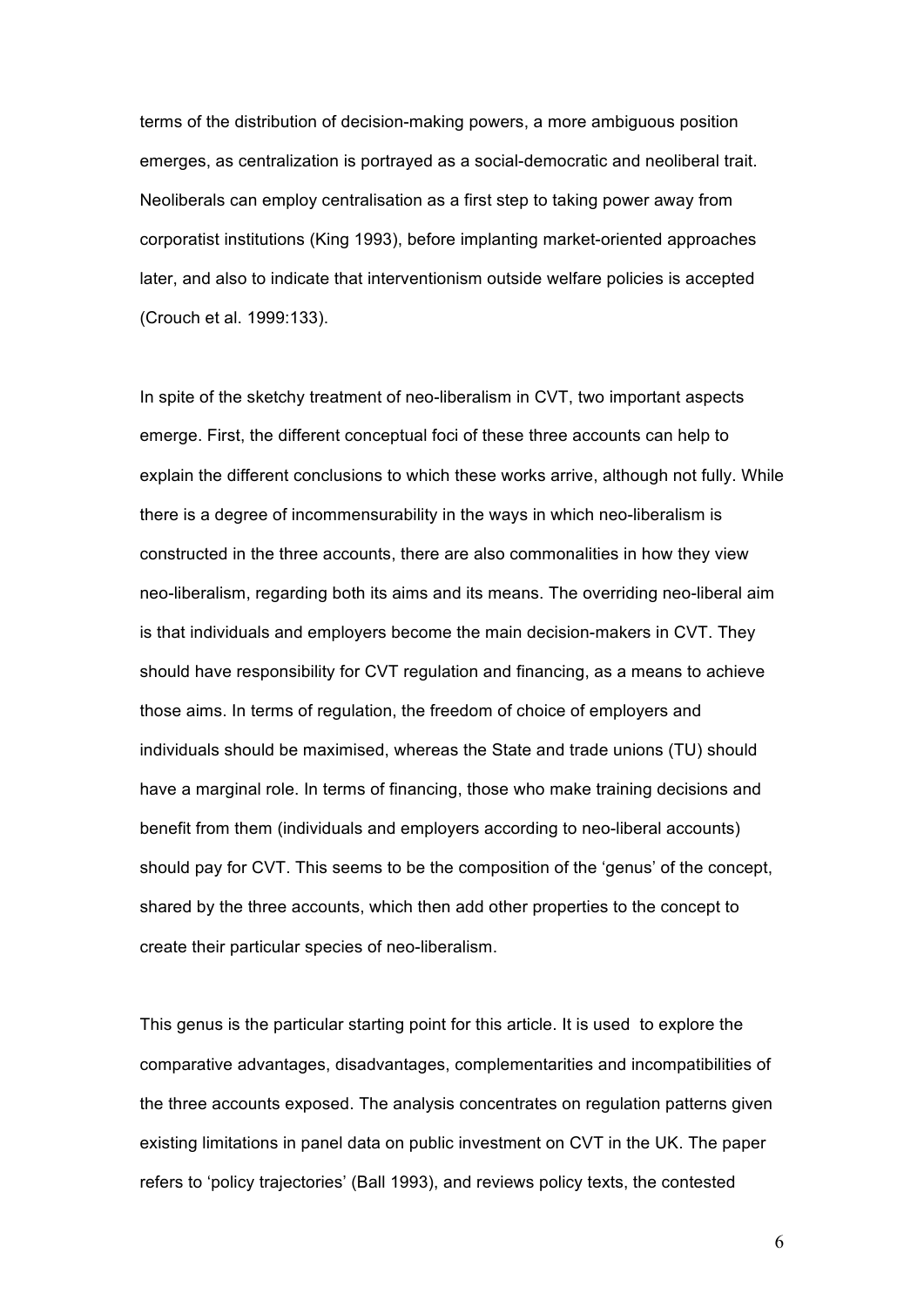nature of policy actions and the role of different stakeholders in the policy process. In my own assessment I shall make use of an analytical frame on decision-making structures provided by the political science literature that explores degrees of coordination and corporatism in advanced industrialised countries. While the location of decision-making powers is vital in the definitions of neo-liberalism in CVT reviewed above, the three accounts tend to resort to dichotomous views of State and social partner involvement, focusing only on two extremes of a much richer continuum (cf. sections 4 and 5 below). While this has, undoubtedly, analytical advantages, in particular in comparative research of the type undertaken by Hall and Soskice, Boix and Crouch et al., it also has shortcomings when trying to explain within-country differences through time – as this paper attempts - or indeed the positions in countries that lie between the "model" cases, toward which comparative work tends to gravitate (UK, USA, Germany).

Building on the work of Hollingsworth et al. (1994) I distinguish four types of coordination in decision-making: first, hierarchies of capitalist enterprises, where the State only stands as an enforcer of pro-market rules; second, community networks characterised by stakeholder information sharing for decision-making, even if a common culture between different stakeholders has not been created and for whose success an effective facilitating State or non-State association is important; third, formal associations of economic actors, normally corporatist institutions; and fourth, direct government action. Using this typology as a reference point for the empirical analysis, in the following sections I check the extent to which neo-liberalism – associated with the first type of coordination - has become pervasive in the governance of CVT in the UK.

While coordination in decision-making is important, a second aspect to consider is the rationale of government and issues of power to enforce. Throughout, I refer to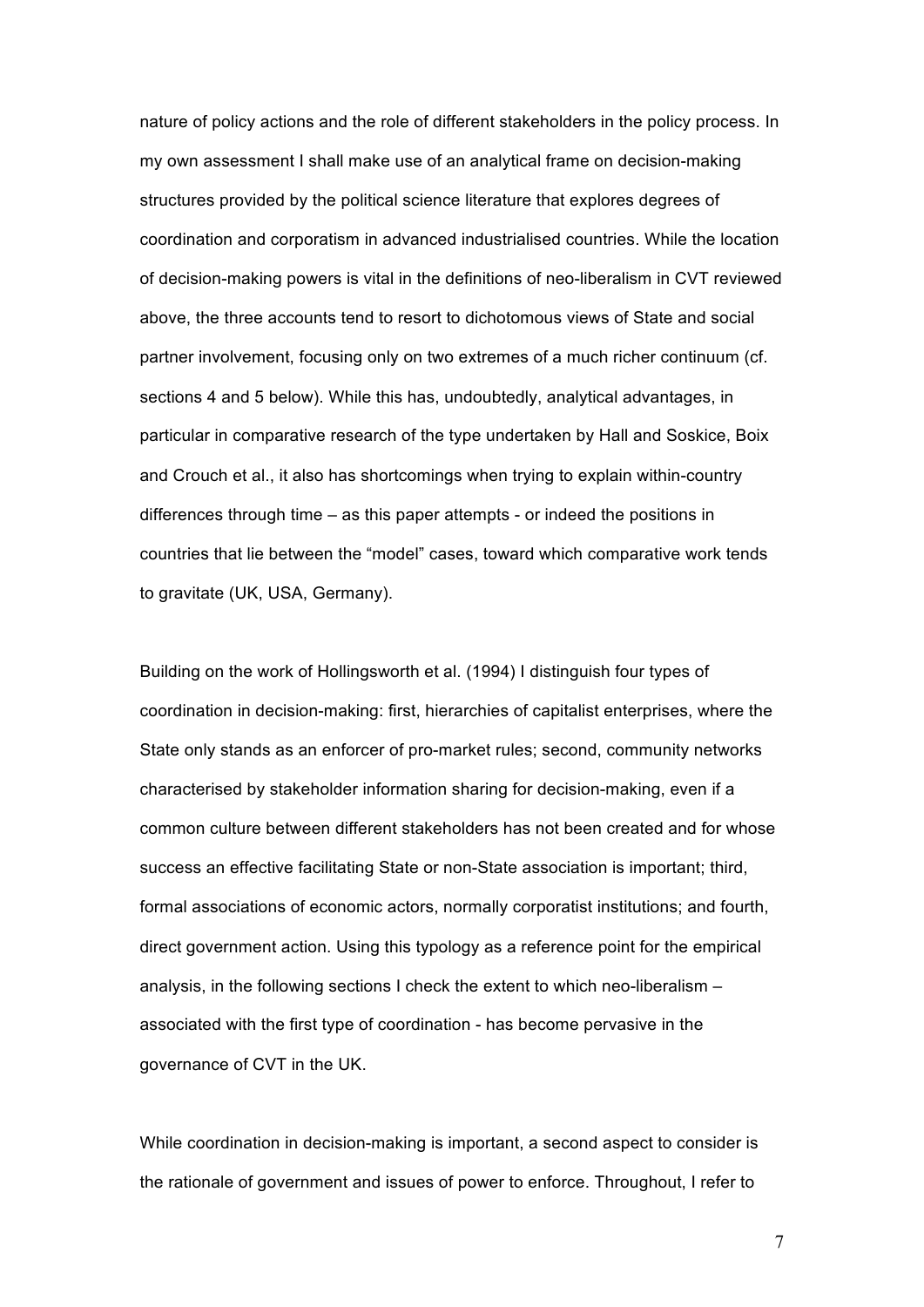"governance" rather than governmentality. The governmentality approach is not based on a transfer of power (as govenance is), but a different logic of government whereby civil society ceases to be a passive object of government to become both an object and a subject of government (Foucault 2003). Institutionalised forms of political authority become more de-centralised and diffused, with the State playing a strategic but not necessarily dominant role (Sendin and Newmann 2006). This paper argues that while Labour claimed to move towards a "governmentality" approach to CVT management, it fell short of this. Labour's partnership approaches, at least formally "invited", rather than obliged, the adoption of certain conducts. It deployed new possibilities of agency and new relations between individual agency, representative organisations and political structures. ''Offering'' individuals and collectivities active involvement to resolve the kind of issues hitherto held to be the responsibility of authorized governmental agencies resulted in a new form of responsibilisation (Sendin and Newmann 2006). However, Labour did not provide stakeholders with the means to fulfil their responsibilities, making the real outcomes of stakeholder involvement limited. Moreover, the Labour government continued to exercise a tight direction on policy.

# **3.0 Neo-liberalism and continuing vocational training trajectories: three accounts**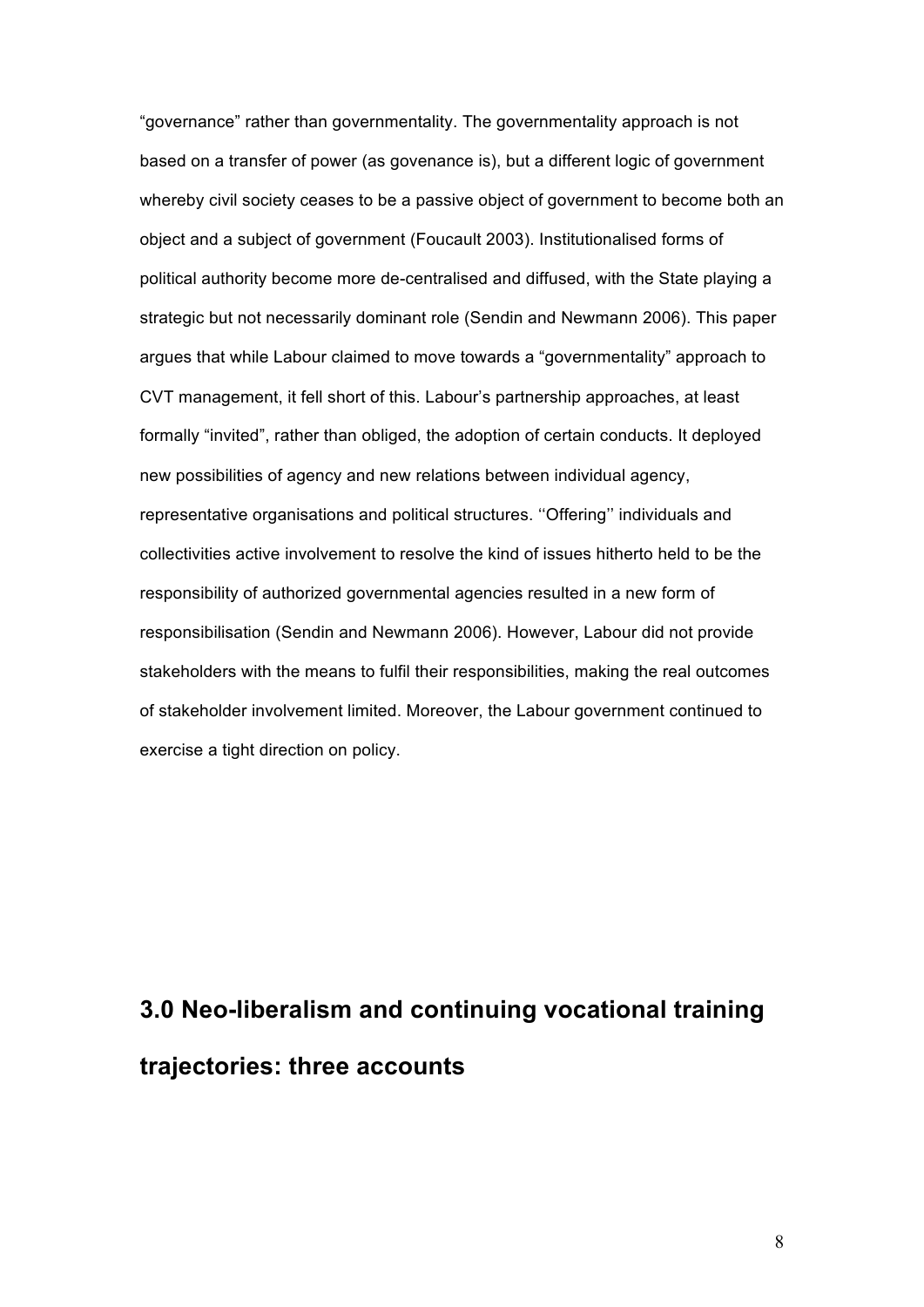This section reviews in more detail the three accounts of the relationship between neo-liberalism and CVT I have outlined. The first account sees neo-liberalism on the ascent, as private agencies become more demanding and mobile and less willing to accept interventions and mandates from public bodies (Crouch et al. 1999). Whilst public regulation would seem increasingly justifiable to correct market failures in CVT given its tighter than ever relation to national economic competitiveness and the reduction of 'new social risks' such as long-term unemployment (Taylor-Gooby 2004), governments of left and right are seen as increasingly unable to enact regulatory reforms due to lack of will and/or credibility to intervene (Glyn 2006). It is not that governments are incapable of action in CVT; they have the legal and fiscal instruments for action, but find it increasingly difficult to make use of these instruments (Ohmae 2005). The internationalization of capital markets causes a reduction in the macroeconomic steering capacities of governments (Scharpf 2000); growing levels of transnational investment and competition from low-wage countries strengthen the structural power of capital and undermine the capacity of governments to pursue distinct social policies (Gough and Farnsworth 2000).

The 'varieties of capitalism' (VoC) literature, by contrast, emphasises continuity in the structuring of national economies and persisting differences in countries' strategies for international competition and survival. VoC asserts that 'institutional complementarities' sustain differences that 'lock in' educational systems to particular paths: 'a particular type of coordination in one sphere of the economy should tend to develop complementarity practices in other spheres as well' (Hall and Soskice 2001:12). Configurations of complementary institutions are subject to positive feedback loops, whereby the interdependent web of an institutional matrix produces increasing returns (Pierson 2000). The literature on VoC thus argues that differences between countries will continue due to their initial institutional configurations. VoC differentiates between liberal market and coordinated market economies.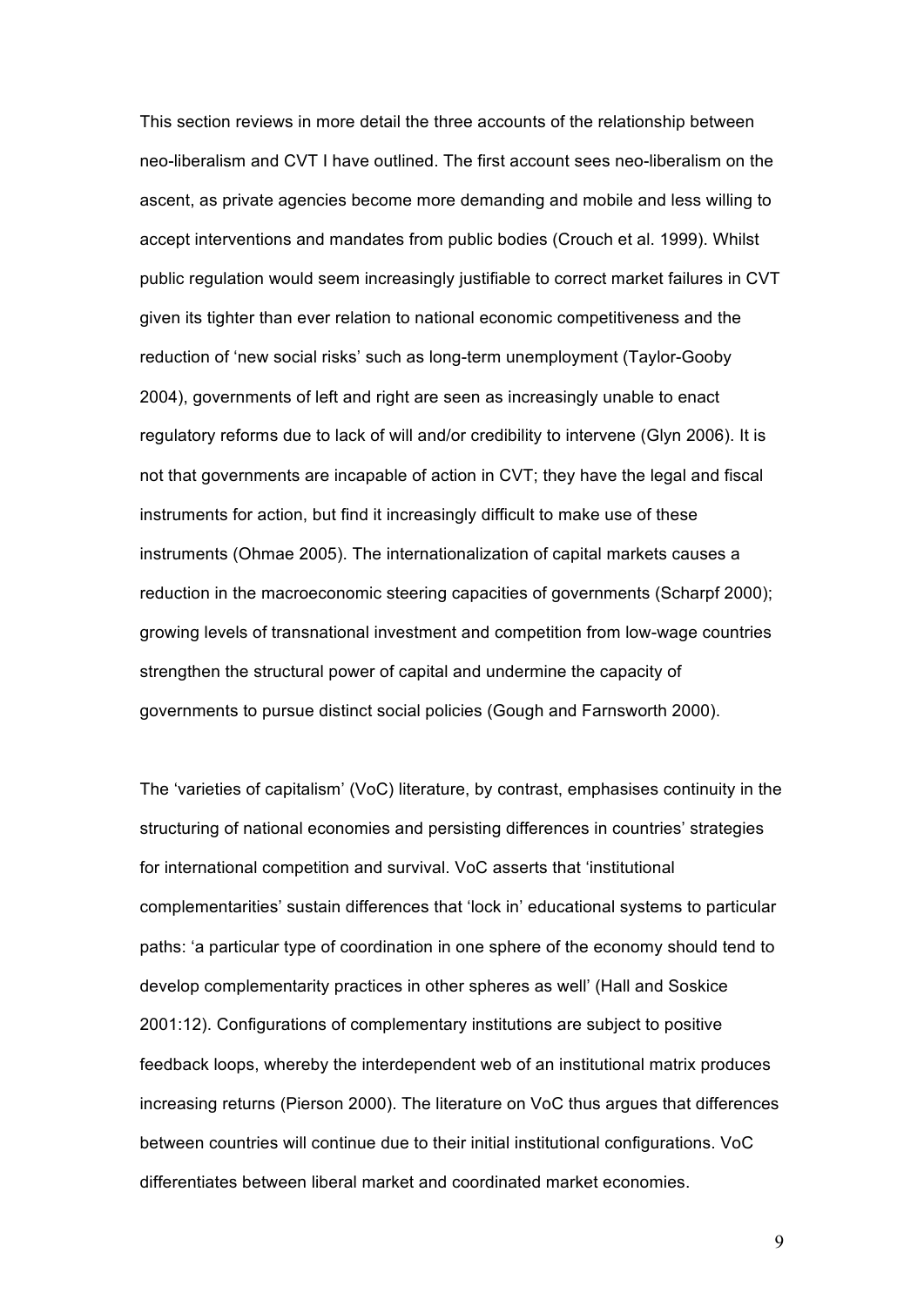Coordinated economies make use of specialised skills to compete in highly customised product markets and rely on education and training systems that can provide that type of skill. By contrast, liberal economies have fluid labour markets, which encourage individuals to acquire general skills so that they can easily change jobs. Companies and countries look for their comparative advantages, thus avoiding trends of convergence. Governments face similar external pressures, but also internal constraints and opportunities to deal with those (Howell 2003). Instead of neoliberal retrenchment across the board we could expect path dependency that makes it difficult to change CVT systems given the institutional context in which they are embedded. Recent works by Crouch et al. (2005) and Hall and Thelen (2009) have tried to better accommodate notions of institutional change, power and agency within the VoC approach, by looking at coalitional analyses that acknowledge the constraints put on actors by existing institutions. In fact, in this more recent specification, it is coalitions that take the driving seat in explaining institutions. However, in order to preserve a degree of coherence with previous VoC work, Hall and Thelen (2009) maintain that distinct national trajectories have so far been maintained.

Empirical analyses by Boix (1998) and Iversen and Stephens (2008) add to this complexity by arguing that political parties have more than a marginal role in determining economic and 'human capital' formation policies. Boix reviews the alternative strategies of left and right wing parties in the pursuit of economic growth. Left-wing governments impose higher tax rates to fund heavy spending in infrastructure and human capital formation, to raise the productivity factors and the competitiveness of the economy, as well as equality. Right-wing governments rely on private agents to stimulate economic growth, believing that low taxes lead to greater private savings, which result in greater investment to raise competitiveness and standards of living. Although Boix concedes that globalisation and the organisation of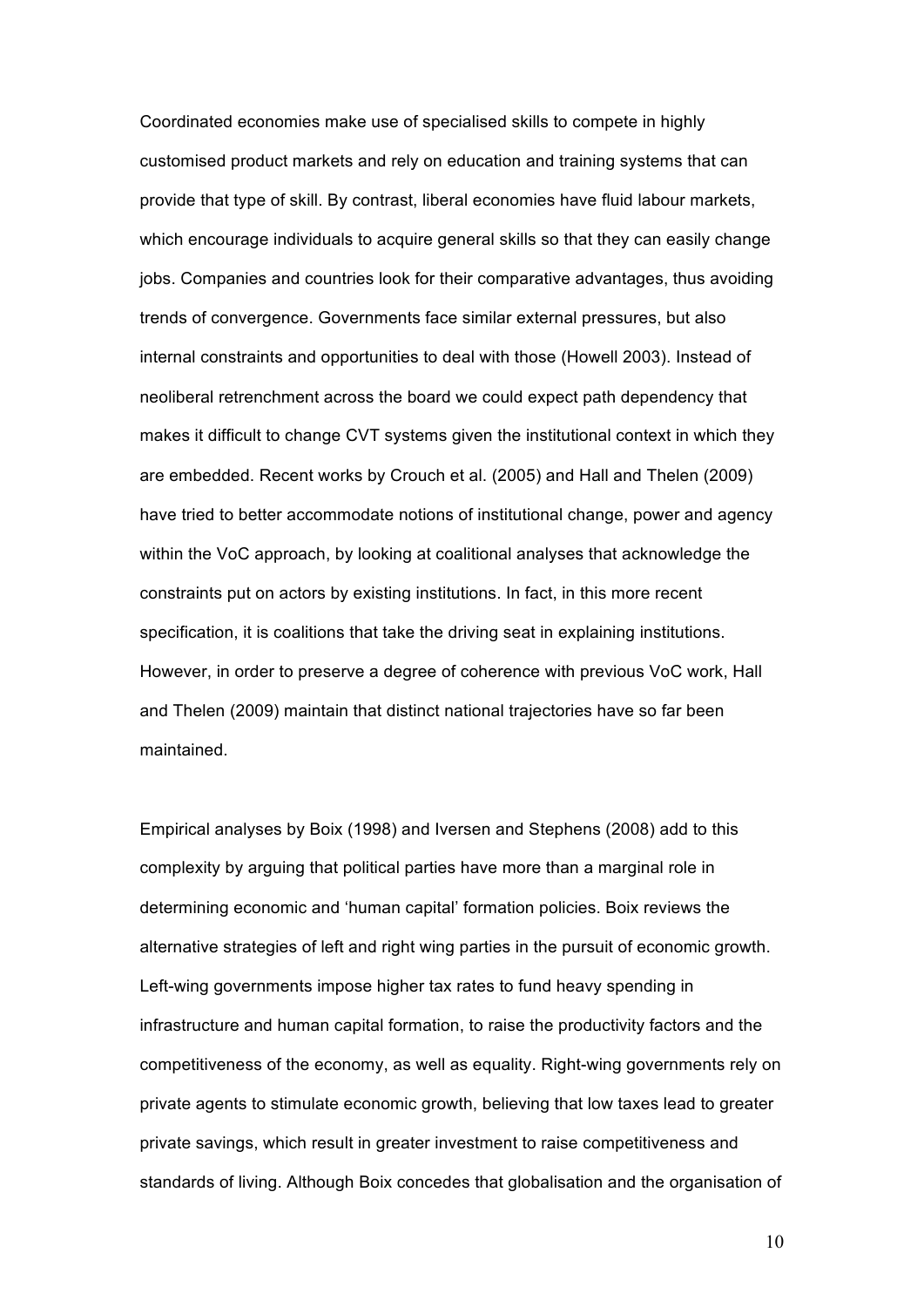the domestic political economy place limits on the capacity of parties to affect demand-side Keynesian macroeconomic policies, he contends that supply-side policies are different. Neither the claim that the structure of the labour market nor the claim that globalisation are decreasing the choices for supply-side measures is warranted. Boix takes on the argument that a centralised organisation of the labour movement is crucial for the implementation of left supply-side policies by arguing that while labour cooperation is required to ensure the success of expansionary macroeconomic policies and full employment without accelerating inflation, public investment policies can be developed without the support of unions through balanced monetary and fiscal policies. On the other hand, he expects that threat of 'capital exit' does not affect supply side policies, since these can be designed to attract capital through the boosting of productivity and competitiveness (see also Swank 2002). Public supply side policies thus can be market-friendly and this is, for Boix, precisely the point of social-democracy. Some authors have gone even further and predicted not only that social-democratic strategies continue to be viable, but also that liberal countries will face greater difficulties than 'social-democratic corporatist' countries in a globalised economy, because they in fact depend on capital taxes more heavily (Hays 2003).

The Third Way largely adheres to this third account. For Giddens, a distinctive element of the Third Way as part of a new 'social investment state' is investment in human capital rather than the provision of material resources – the tenet of the 'old welfare state' - which is viewed as incompatible with a competitive economy. Education thus became 'the new mantra for social-democratic politicians' (Giddens 1998:109) a tool, first, for economic development and, second, for social inclusion, understood as inclusion in the labour market. It is also a tool for a New Egalitarianism, based not on the 'redistribution of opportunity' (Giddens and Diamond 2005) that enables both self-realisation and the creation of wealth in the knowledge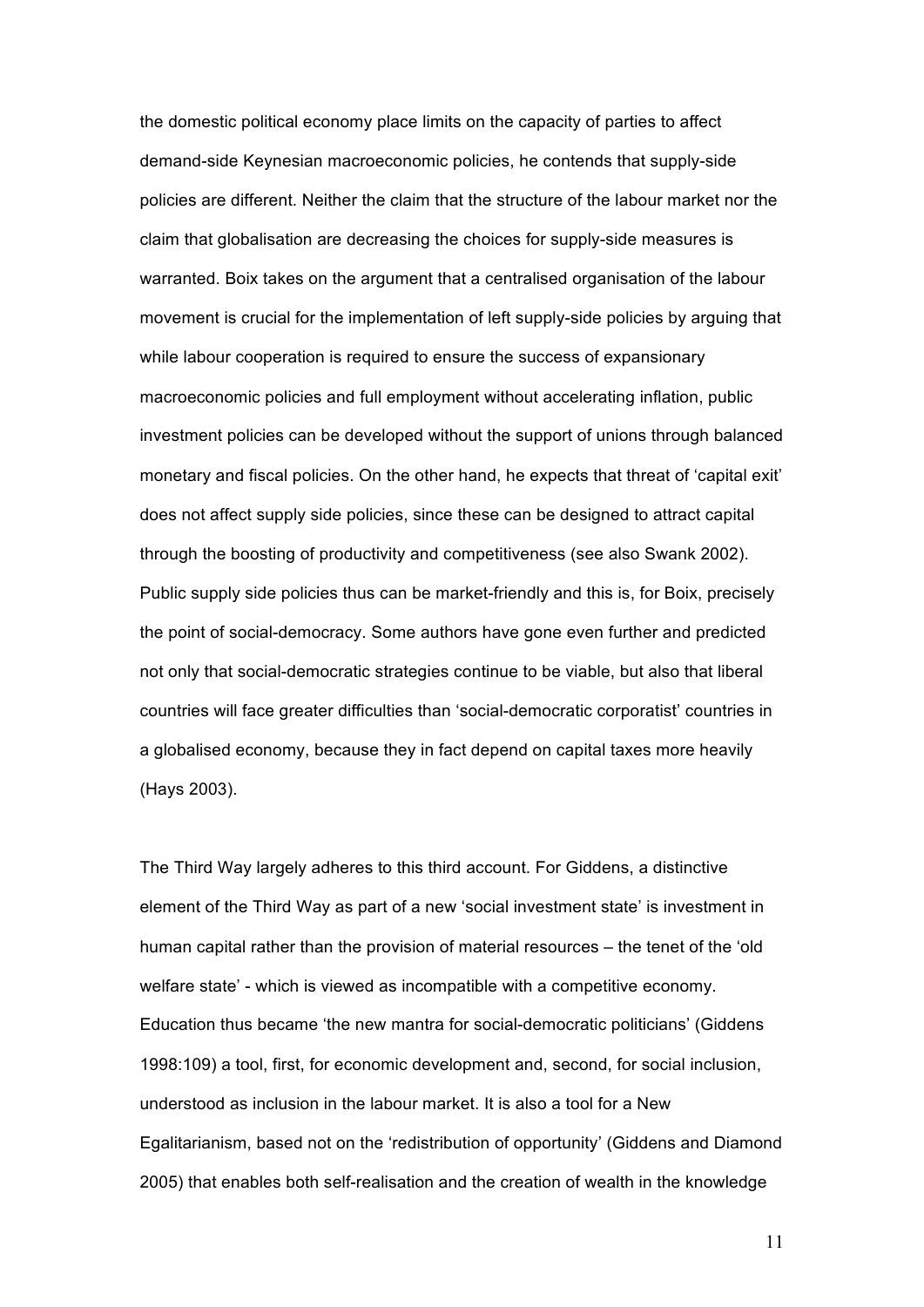economies. Giddens is not in favour of low taxes and low public investment, only lower investment in the 'old welfare state' functions to be redirected to different areas. New Labour aimed at education and training reform, following theories of endogenous growth and adopting human capital development as a panacea enabling the UK to compete in the global economy (Brown et al. 2011; Leitch 2006).

I move on to examine these theories through an analysis of the case of the UK in sections four and five. The examination builds on the detail provided by the education literature, and focuses on both decision-making instances and regulation in CVT, factors that the examination of the three accounts has identified as being at the core of the definition of neo-liberalism.

### **4.0 The Conservative Government (1979-1997)**

Before the Conservatives gained government in the late 1970s, the UK CVT system was dominated by Industrial Training Boards (ITB) that administered a general training levy, and the Manpower Service Commission (MSC), a quasi-State department with inputs from both employers and unions, that was responsible for the development of a central training policy and for administering the funds of ITBs. Within this tripartite system of governance of CVT, employers, trade unions and government played a fairly equal role (King 1993). Immediately after its election in 1979, Thatcher's government did not pay great attention to educational issues. However, they gradually acquired a higher profile. Action in this area could show to the electorate that the Conservative government was acting to address social inequalities (Pierson 1996), and could make clear the benefits of extending the freemarket model into social policy. During the 1980s the UK's tripartite system was dismantled and the existing training levy was abolished (Stevens 1999), conforming to the preferred deregulatory approaches expected from neoliberal policies.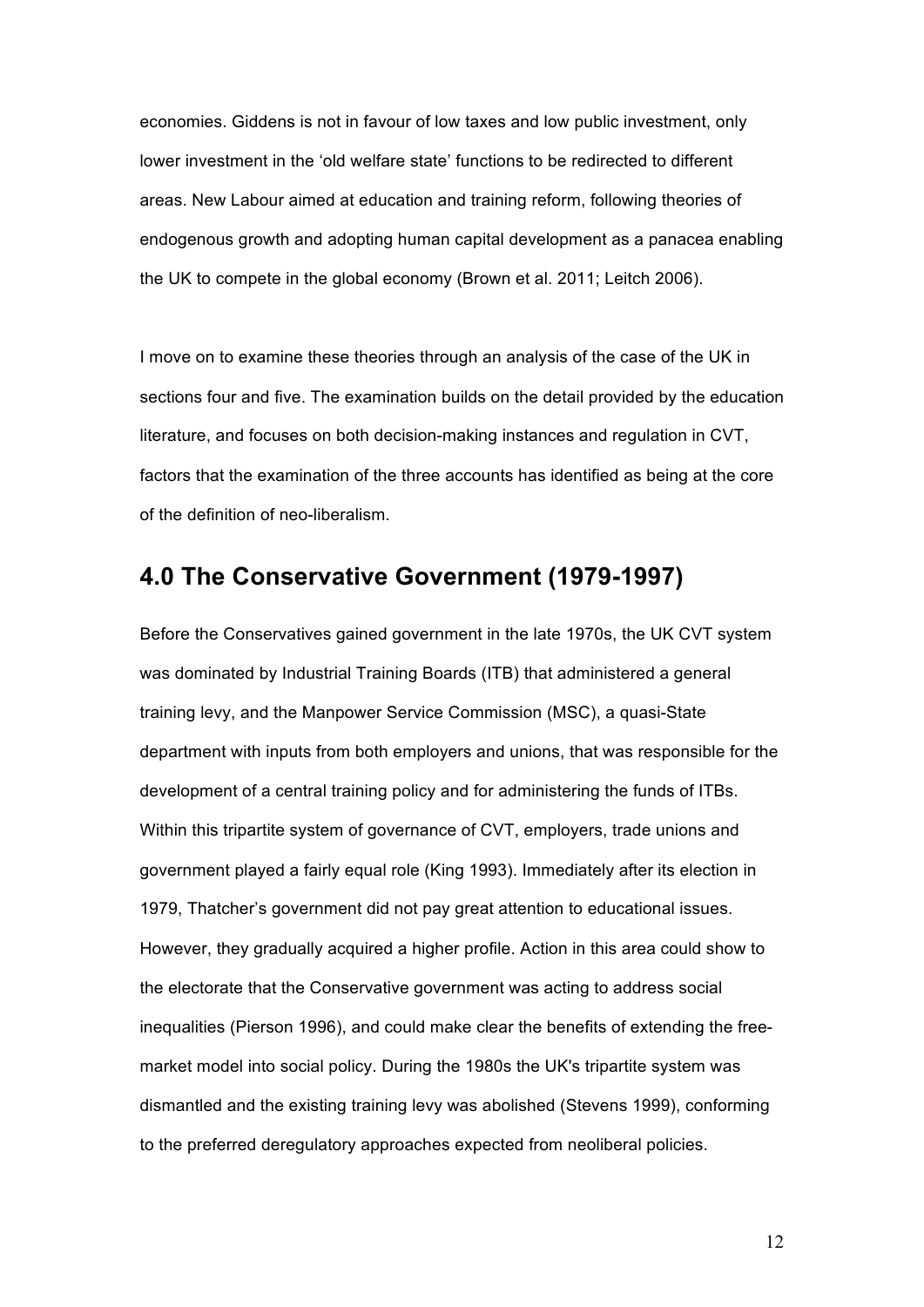In the early 1980s, most ITBs were transformed into voluntary employer-led organizations: Non-Statutory Training Organisations (later rebranded as ITOs, Industry Training Organisations), which were poorly resourced and devoid of the power to raise levies. TU involvement was by invitation only. They were maintained through voluntary employer fees and their functions were limited to the provision of information and employer exhortation to train more (Payne 2008). Following a second major reform in the late 1980s, with the creation of Training and Enterprise Councils (TECs), the remaining ITBs became non-statutory training organizations<sup>2</sup>. The Conservatives argued that ITBs had not addressed the under-provision of training in companies and had only been successful in encouraging 'outdated' apprenticeship training (Greenhalgh 1999).

TECs soon assumed the responsibilities of the MSC, after successive electoral successes gave the Conservatives confidence to end the tripartite system, and the economic problems faced by the UK shifted the interests of employers and TU away from training to more pressing issues (King 1993). Several TUs, devoid of the power they had under the previous system, refused to work with TECs although the majority of unions desired to collaborate with them, to assume at least some role in policy formulation and delivery. TECs, however, became deliverers of government policy, and focused their activities on the increasing numbers of unemployed people, decreasing their engagement in further workforce development (Robinson 1996). TUs became, effectively, out of the skills game.

The Conservatives introduced centrally defined, non-binding standards such as 'Investors in People' (IiP) and the national targets for adult learning. IiP, a national standard of good practice for training and development, started in the early 1990s as

 $2$  The sole exception was the Engineering and Construction Industry Training Board that retained its power to raise a training levy from member companies.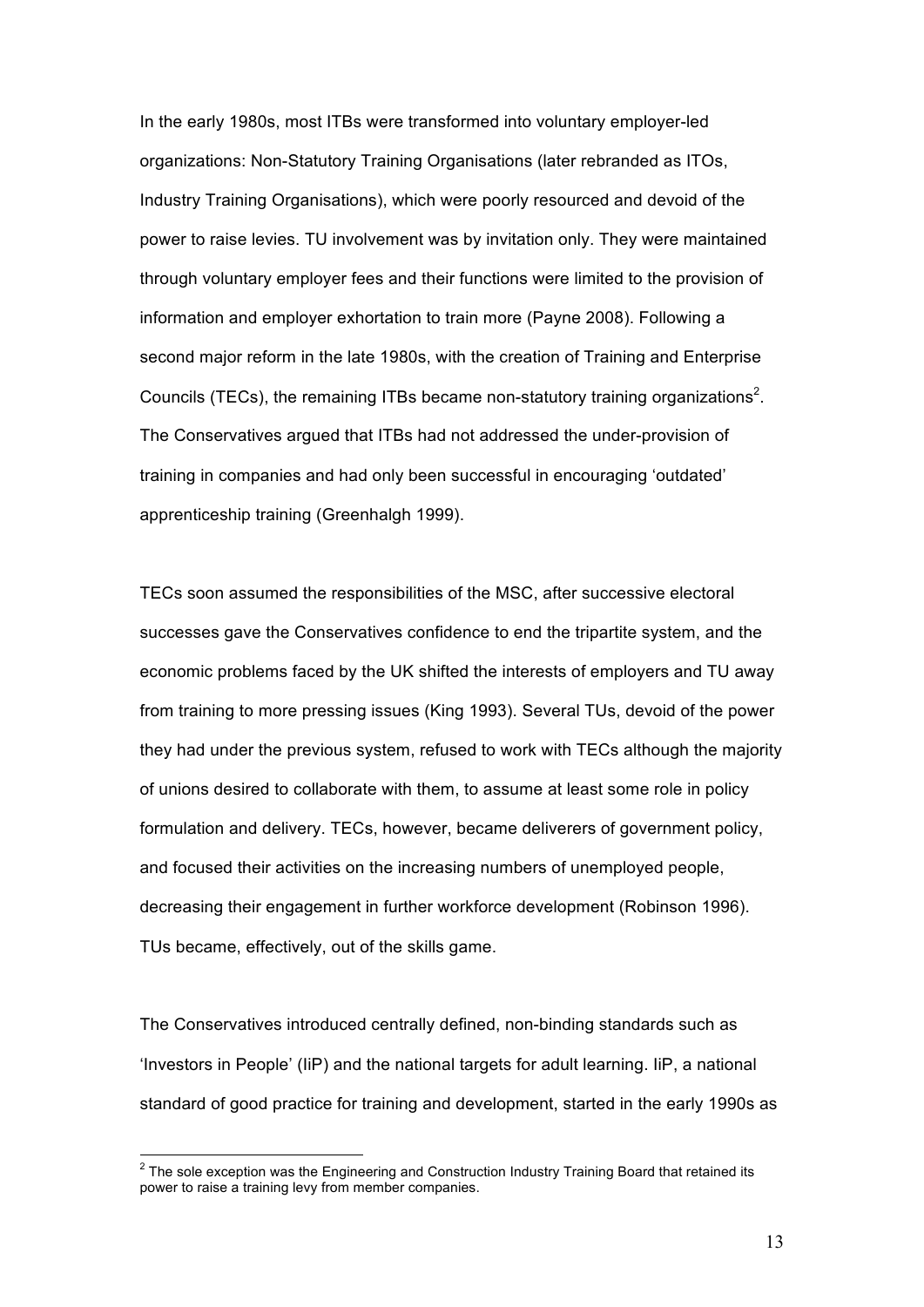a central feature of the Conservative's training policy (Hoque et al. 2005). It required employers to identify skills gaps in their own organization and device training plans to improve their performance. Organisations meeting the assessment criteria are rewarded with recognition by the lead body – IiP UK (Hoque 2003). Even though the standard survives – making it a rare case as a long-standing initiative in CVT in the UK - the scheme often recognises procedures that existed for years without encouraging new training (Bell et al. 2001). Similarly, the Conservatives' targets for adult learning, introduced in the early 1990s, were not accompanied by funding to stimulate their achievement. The only methods employed were exhortation of individual workers and employers, which proved insufficient.

Finally, central government removed Further Education (FE) Colleges – which have a significant role in CVT - from local authority control, and used its increased role in FE college financing to implement significant budget cuts (Simmons 2009). By the mid-1990s the UK's CVT system had been profoundly transformed towards a neoliberal system. The system, after the withdrawal of control from TU and local authorities, relied on defined market hierarchies for its operation, with a degree of central government directions. The tripartite system no longer existed and social partnership approaches in the design and governance of CVT had been abandoned (Keep 2006a). Trade unions became much weaker and were regularly excluded from policy-making in CVT (Goodwin et al. 1999). Their membership decreased significantly, from their peak in 1979 to cover less than a third of UK employees, mainly employed by the public sector. Collective bargaining, moreover, had for a long time excluded the statutory right to negotiate on learning issues (Clough 2011). Coordination took place on an ad-hoc basis, depending merely on the will of firms, who also decided whether to subscribe to government-set national standards. The UK was locked in a 'low-skills equilibrium' (Finegold and Soskice 1988) in which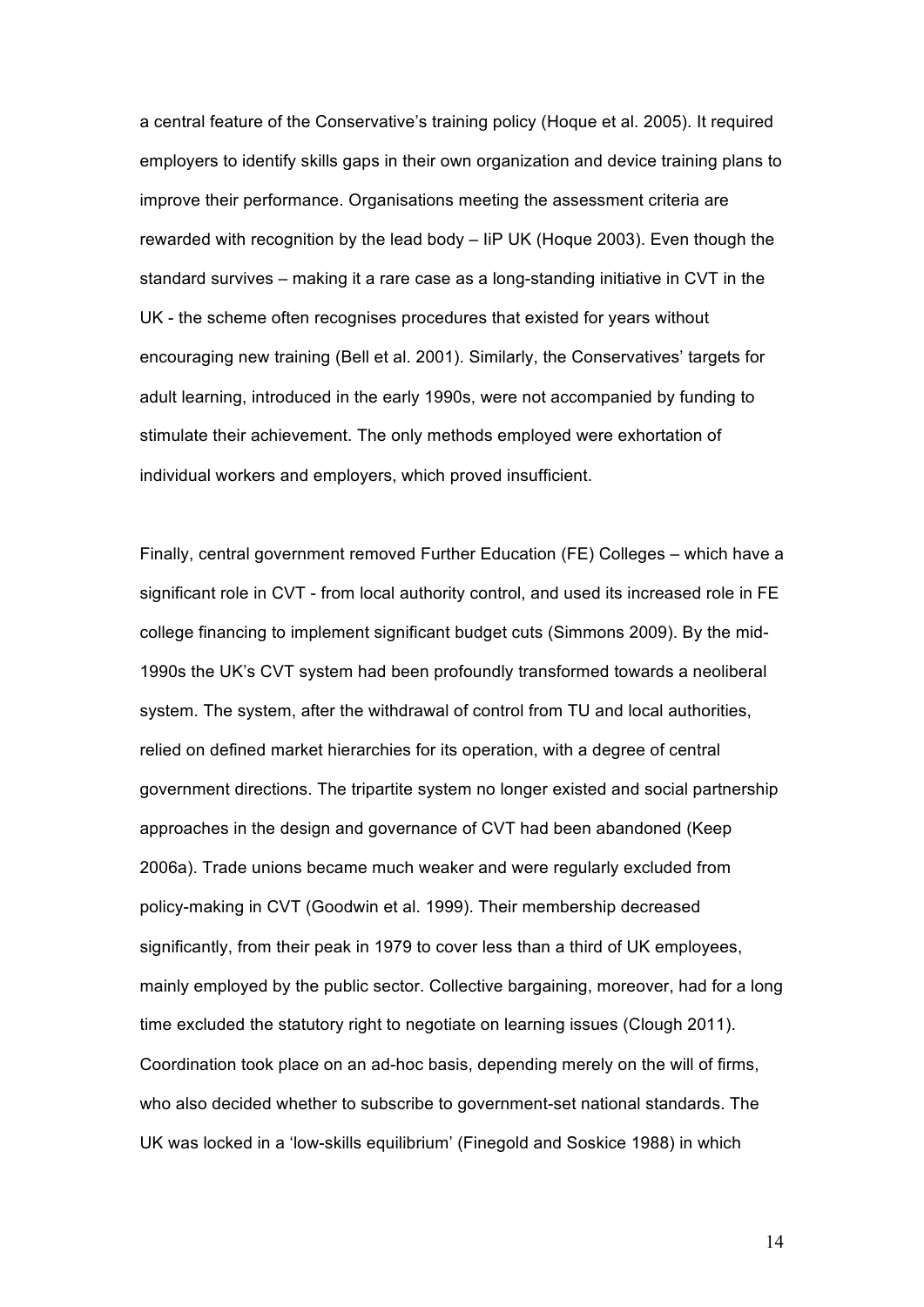businesses did not invest in workforce development, as other strategies for profit maximisation continued to deliver short-term results (Keep and Mayhew 1998).

### **5.0 The 'New Labour' Government (1997-2010)**

Much of the educational literature sees the Labour government period from 1997 as a continuation of Conservative policy, and essentially neo-liberal (Power and Whitty 1999; Coffield, 1999a, 1999b; Wood 1999; Lloyd and Payne 2007; Payne 2009). After reviewing New Labour policy, Lloyd and Payne (2007:64) appropriately conclude that while giving unions a higher profile in CVT than they did during the Conservative years the changes implemented fall short of what might be reasonably described as (tripartite) social partnership. Yet, what is it? It is one thing to suggest that Labour policy was not based on social partnership, and a different thing to suggest that Labour continued the Conservatives' neoliberal CVT policy. I argue that Labour moved towards community networks as platforms for decision-making. The analysis reviews the intended regeneration of employer organisations and TUs and the role given to individuals.

For community networks to operate in CVT representation of employers and workers needed to take place and stronger intermediary organisations had to be regenerated or created after their dismantling in the 1980s and 1990s. National Training Organisations (NTOs) replaced the Conservative ITOs in the late 1990s as employers' representatives on training issues, but they suffered credibility problems (Payne 2008). Sector Skills Councils (SSCs) replaced NTOs in the early 2000s. SSCs had a more plural composition and in some respects were reminiscent of the type of networks seen in coordinated market economies (Martin and Knudsen 2007). They had the potential to provide a more representative employer voice (Keep 2006b). While SSCs led to greater coordination, their potential as associations of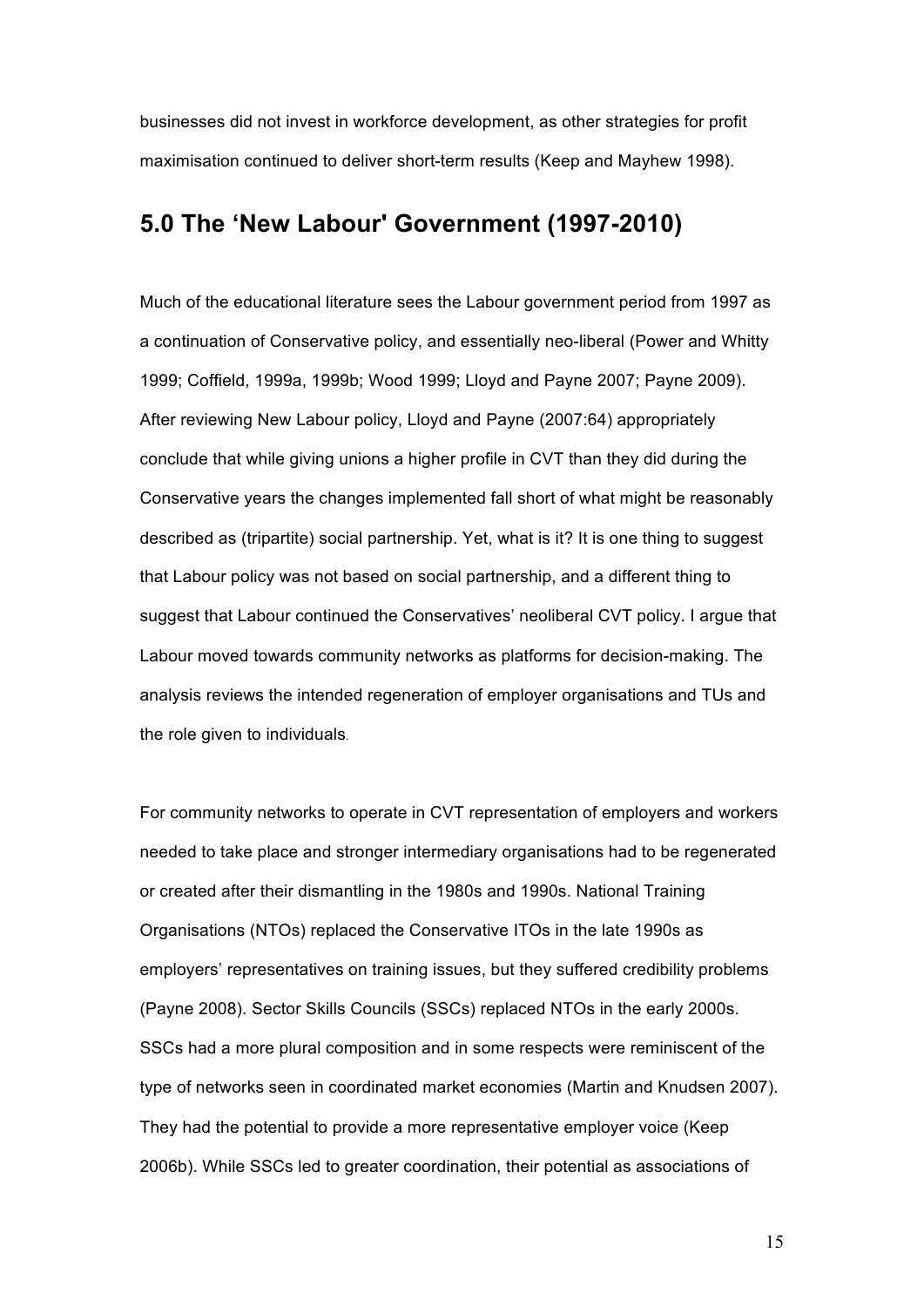economic actors should not be exaggerated: they were government licensed and funded, followed governments' agenda and targets and were not widely recognised by employers (Humphries 2006).

In the late 1990s, as the economy improved, TUs turned to training issues again, under their *Bargaining for Skills* programme. As part of this, the Trade Unions Congress (TUC) pledged support for the National Targets for Education and Training, which Labour adopted to make Britain competitive internationally. Labour's 'partnership' approach with TUs aimed to avoid a return to a confrontational system of industrial relations, and was strongly supported by some trade unionists themselves. TU became 'brokers' to encourage learning. They were given representation, albeit limited, on most of the VET institutions created by Labour, such as SSCs, the LSC and the National Skills Alliance (Lloyd and Payne 2007). While the practical value of the partnerships beyond exhortation has been questioned (Charlwood 2004), Labour used some mechanisms to try to support the role of TUs on CVT issues, such as the statutory recognition of Union Learning Representatives and the Union Learning Fund.

Union learning representatives (ULR) provide advice, guidance and support to colleagues in activities related to learning and bargain with employers on training issues. They became important in the development of working relationships between capital and labour to facilitate employee learning (Vind et al. 2004). This did not impose statutory obligations on employers, such as the obligation to give time-off for training (Wellis et al. 2005). Yet, moving to a more consensual approach, ULRs received statutory backing. This reversed the tendency of the two previous decades of 'government hostility and antipathy' towards TUs on skills development issues (Wellis et al. 2005:283-284). Complementarily, a Union Learning Fund (ULF) was created in the late 1990s that made modest amounts of money available to TUs for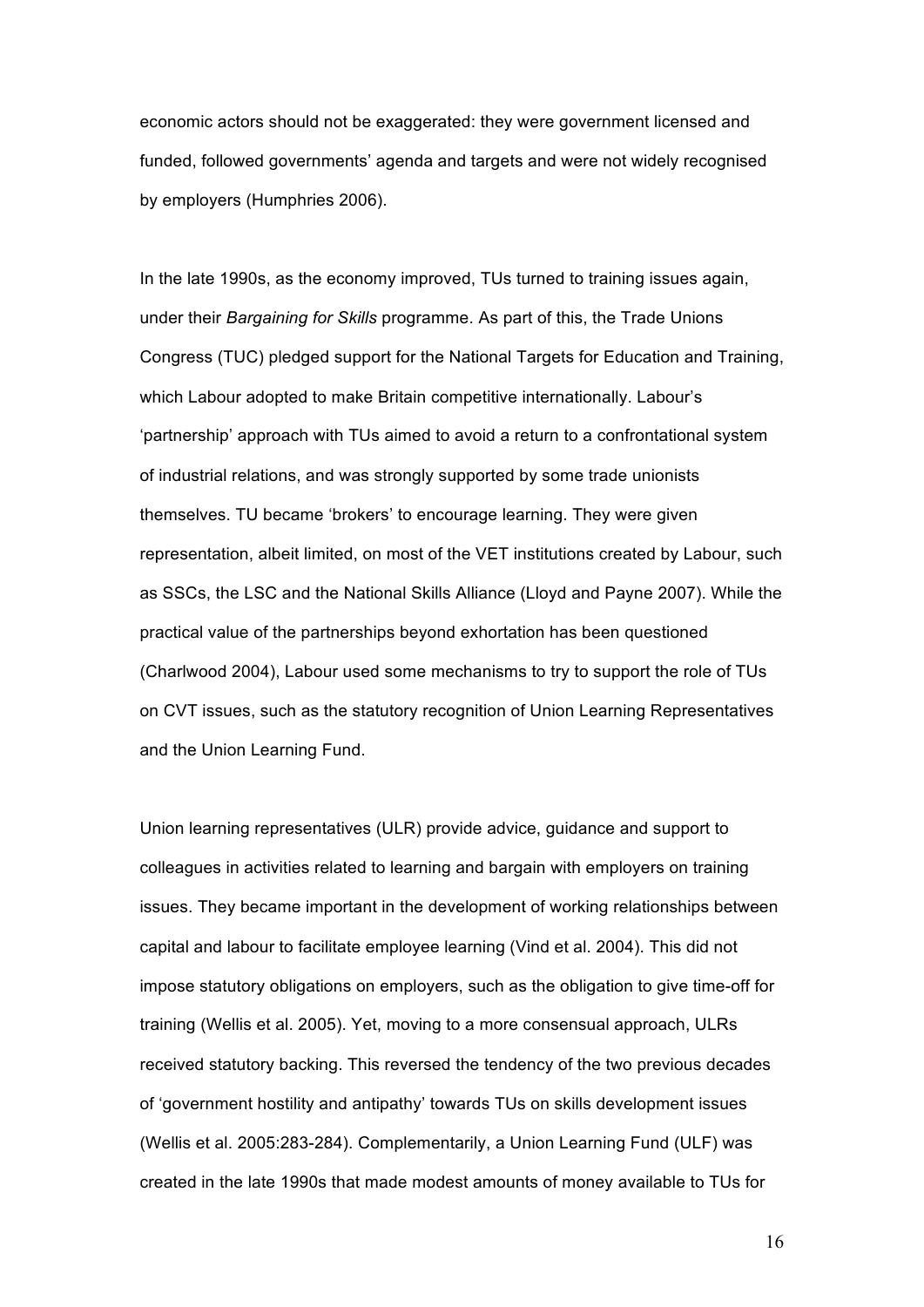development work with employers or training providers, a scheme that has been reasonably successful to date (Taylor 2005). Unions also played a role in the delivery of initiatives with lower organizational bearing but considered Labour flagships, such as University for Industry (UfI) and the extinct Individual Learning Accounts (ILAs) – cf. below in this section.<sup>3</sup> They became more significant stakeholders within the government agenda for post-16 learning (Forrester and Payne 2000).

Unions also supported Labour in its reshaping and centralization of CVT through the creation of the Learning and Skills Council (LSC) in 2000, a single non-departmental public body responsible for the whole range of publicly-funded post-16 education and training – except higher education. Although the LSC could not be conceived as a return to the tripartite system (Coffield 2000) it was much more plural than the TECs (Ramsdem et al. 2004). At least in its early years the LSC adopted a planned and unified approach, which reflected the stronger emphasis New Labour placed on learning and skills compared to the Conservatives (Steer et al. 2007), although it later moved towards a more top-down market-oriented model of governance. From 2005 the emphasis on central direction and micro-management from the Ministry, target setting and provider competition accentuated, with the aim of creating a system that was more 'responsive' to the needs of individuals and employers (Hodgson et al. 2008). In 2010, the LSC was substituted by the Young People's Learning Agency and the Skills Funding Agency (SFA) to more closely meet the needs of employers and employees as defined by government (Avis 2009). However, as Hogdson et al. (2008) have argued, without a wider social partnership framework and measures such as sectors' levies or tax concessions to employers, there will always be limits to

<sup>3</sup> In July 2010, the Department for Business Innovation and Skills published: *"Skills for Sustainable Growth"* a consultation on the future direction of skills policy. This indicates that BIS were considering the creation of Lifelong Learning Accounts (LLAs), which every adult could use when beginning any new learning. John Hayes' announced forthcoming consultations on this issue in a speech at Warwickshire College on June 15<sup>th</sup> 2011.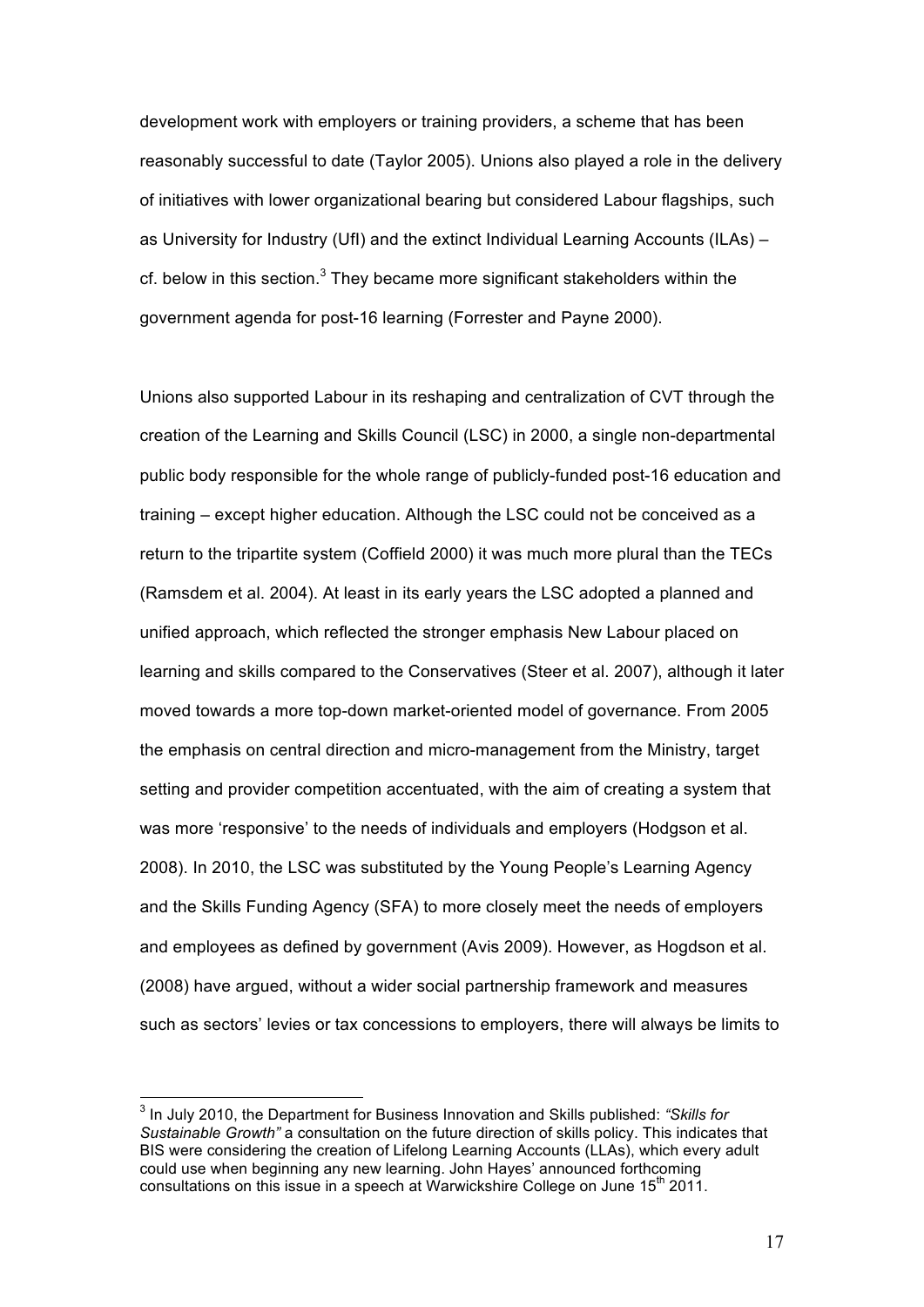how much the reform of policy structures could help to meet Labour's targets for workforce development.

While TUs have regularly called for a new 'post-voluntary' or statutory framework over training they have been accommodating and willing to collaborate with Labour in partnership approaches, which is a result of TUs' current high levels of dependence on government funding. Towards the end of the Labour period in office criticisms had turned towards to unions themselves, for their insufficient challenge of Labour assumptions regarding training and for not advancing a broader agenda to raise the demand for skills (Shelley 2008; Lloyd and Payne 2007). Instead, they have come to support government in their delivery of policies that conform to employers' predilections (McIlroy 2008). While the existence of a new institutional setting provided TUs with greater voice than in the previous period their weakness after Thatcher meant that they had limited scope for choice or influence.

Labour also sought a new contract with individuals based on the redefinition of their rights and responsibilities, based on its particular view of education and training and its relationship to the global economy. According to New Labour, the unbridled individualism and neo-liberalism of the Conservatives focused on individual rights, but not responsibilities, which is fundamentally flawed. Providing individuals with opportunities places obligations on them to make use of these (Prabhakar 2002). On the other hand New Labour substituted 'old Labour's' equality discourse by a social inclusion discourse, where exclusion is seen as non-participation in the labour market, and is associated with individual skill deficiencies or cultural deficits and selfgovernment. The decision-making power was thus also directed towards the 'individual', accountable towards the community, as represented by the State. Upskilling became a civic duty. As long as skills are defined as the only key to employment and individuals are held responsible for the development of their skills,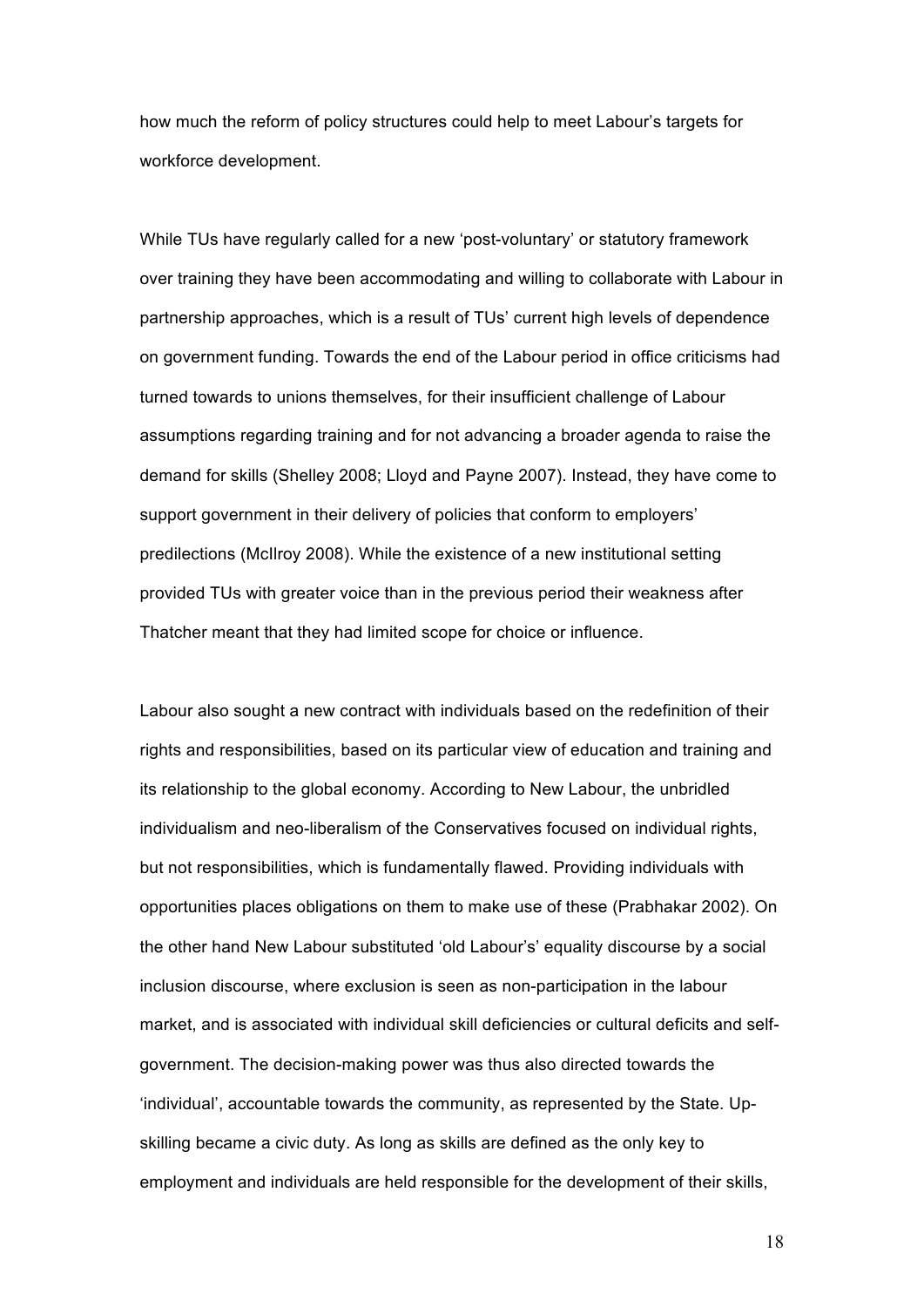unemployment becomes their fault. The one-sided emphasis on the supply side of the economy and skills development (ignoring the demand side) has been one of the main criticisms faced by New Labour skills policy (Keep 2006a). While the availability of skilled labour is one aspect that motivates businesses to locate, other factors such as its cost are important too, in particular as emerging economies upskill too (Brown et al. 2011). This makes the supply-side measures that New Labour defended less prone to guarantee economic success on their own. As Coffield (1999) notes, Labour initiatives such as UfI and ILAs transferred the responsibility for remaining 'employable' onto individuals, who do not have the power to remove the structural barriers which prevent them from learning or obtaining employment. New Labour thus came to 'blame the victim'.

In its last stages in government, Labour's move towards greater reliance on employer and employee community networks was accompanied by a move towards a 'new localism', in which the State placed a renewed emphasis on the local level to increase accountability and address political centralism and 'democratic deficit' through the recognition of user voice in the shaping of public services (Newman and Clarke 2009). Engagement under 'new localism' was somewhat superficial, as discussions took place in reference to goals predetermined centrally by government. However, it involved new forms of accountability, questioning and on-going exchanges between public service providers and the relevant public (Avis 2009). This points toward a dialogic engagement of constituents or stakeholders (Glesson et al. 2005). While 'new localism' transcended pure market narratives and consumerist concerns but, like other Labour initiatives, it also embedded pluralist assumptions of rationality and consensual policy-making, at the expense of contestation.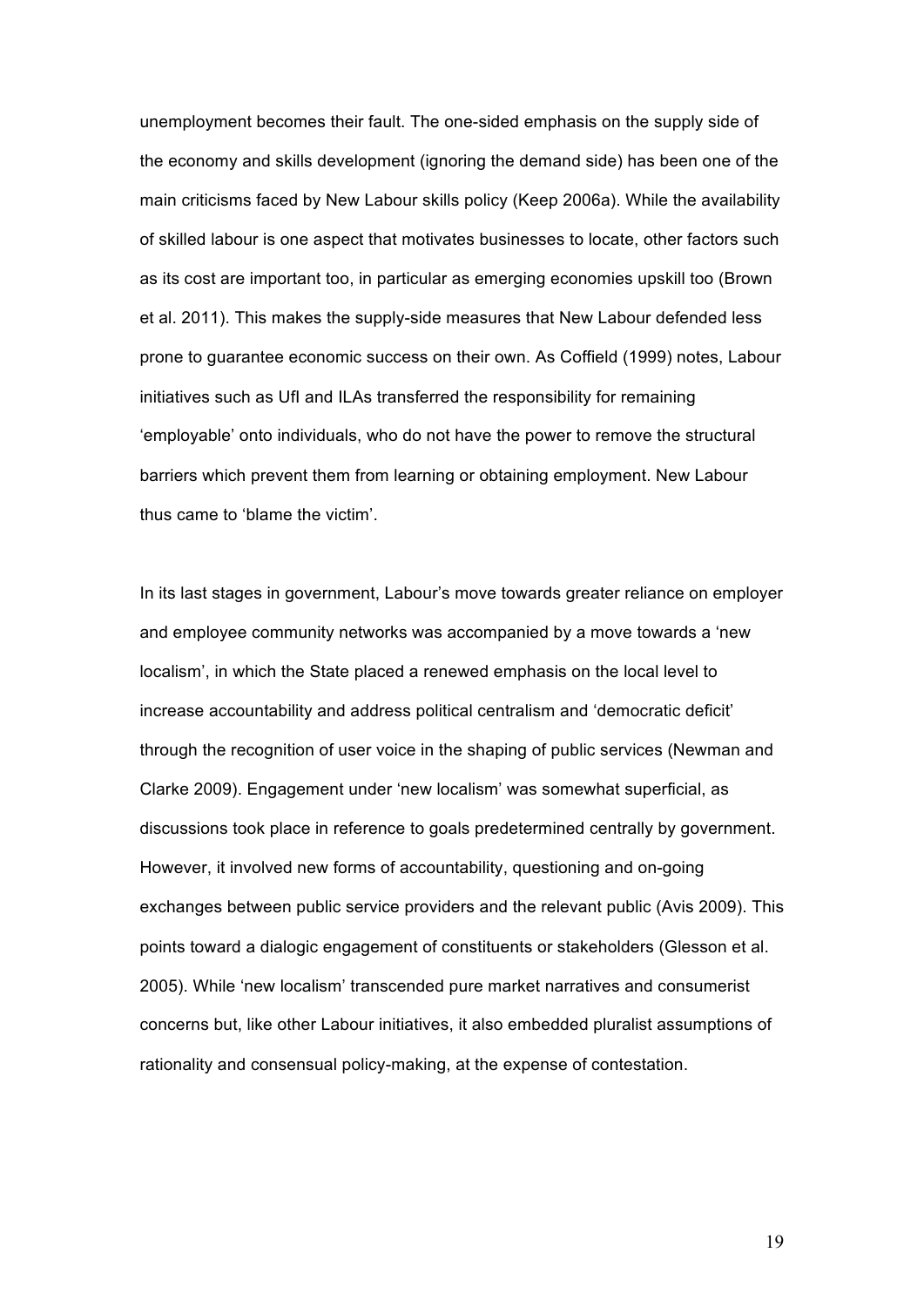### **6.0 Conclusions**

This paper has outlined recent theoretical debates in relation to the constraints faced by governments to implement other than neoliberal policies in CVT, an area which provides particular challenges for government intervention given the existence of vested interest of other stakeholders and the absence of direct governmental control. Three strands in the literature highlight, respectively, an almost structural impossibility for government action except towards neoliberal positions; the possibilities of agency and resulting differences between conservative and socialdemocratic parties in the management of the supply side of the economy (the account with which the Third Way is more attuned), and the difficulties of any change process due to institutional complementarity. They have been often taken as incompatible views.

The first aim of the paper was to examine the extent to which these accounts are mutually exclusive or can offer a complementary view on long-term trends in the adoption of neo-liberalism in the UK. While part of the explanation of the different findings of the three accounts resides on the somewhat different definitions of neoliberalism they use, it is the difference in their explananda that is most important. Much of the political partisanship literature assumes that the right-left axis (and the preferences of those on either side) is a constant, by contrast to the neo-liberalism literature, which highlights that *all* political elites (right and left) have moved in a market-friendly direction. The existence of these different accounts should not be seen, then, as paradoxical contrary to what is commonly assumed. The paper has indeed shown, taking a 'core' definition of neo-liberalism derived from the three theoretical accounts, a narrowing in the differences between Labour and Conservative parties' management of CVT issues, and that this has been due to a movement of Labour to the right, even though differences do still persist. This is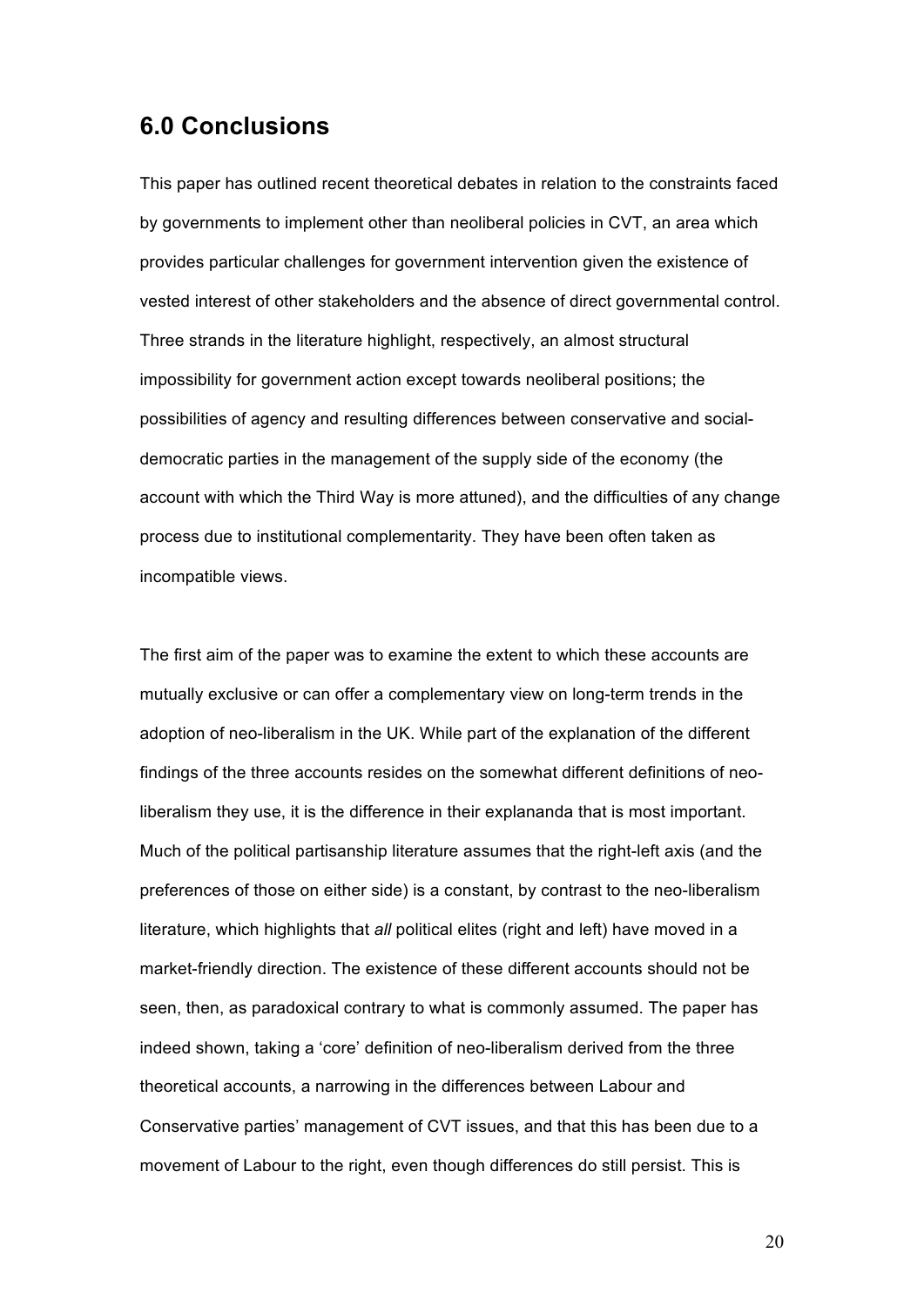consistent with studies that have questioned the unidirectional nature of development towards neo-liberalism in countries such as Italy, Spain, Ireland and Portugal (see Royo 2007). Together, these analyses show that at least some degree of local interpretations of global paradigms is possible (Ball 1999). The neoliberal convergence and the partisanship literature, in fact, could be seen to offer only partial explanations of current trends in CVT if taken separately. This is something that the educational literature in particular needs to consider more carefully, as it has overwhelmingly tended to emphasise Labour's continuation of Conservative's CVT policy. In this regard, more research is needed that uses insights from these two strands of the literature in conjunction. This would help to more clearly identify the point from which current developments would lead the left to lose its identity, and how the left can create new narratives to expand its political room for manoeuvre, in particular as the Conservative Party tries to further squeeze the centre with its recent turn to "compassionate conservatism" (Olasky 2000).

The VoC approach, on the other hand, needs to be overhauled to incorporate more dynamic elements and wider decision-making models. Although VoC concedes that other actors than firms are important, it assumes that political economy institutions cannot be sustained for a long period of time without the support of at least some segments of capital. One problem to judge these claims against the developments outlined in this article is that what a 'long period of time' may be is not specified, so it is not possible to ascertain whether the changes described under Labour qualify within that category. A second problem is that in practice it is difficult to find any institutions that do not receive support from 'at least some segments of capital', since the interest of capital are not homogeneous. This study shows how political changes are of crucial importance in the understanding of institutional change in CVT and how stakeholders' interests can be reshaped by the regulatory framework within which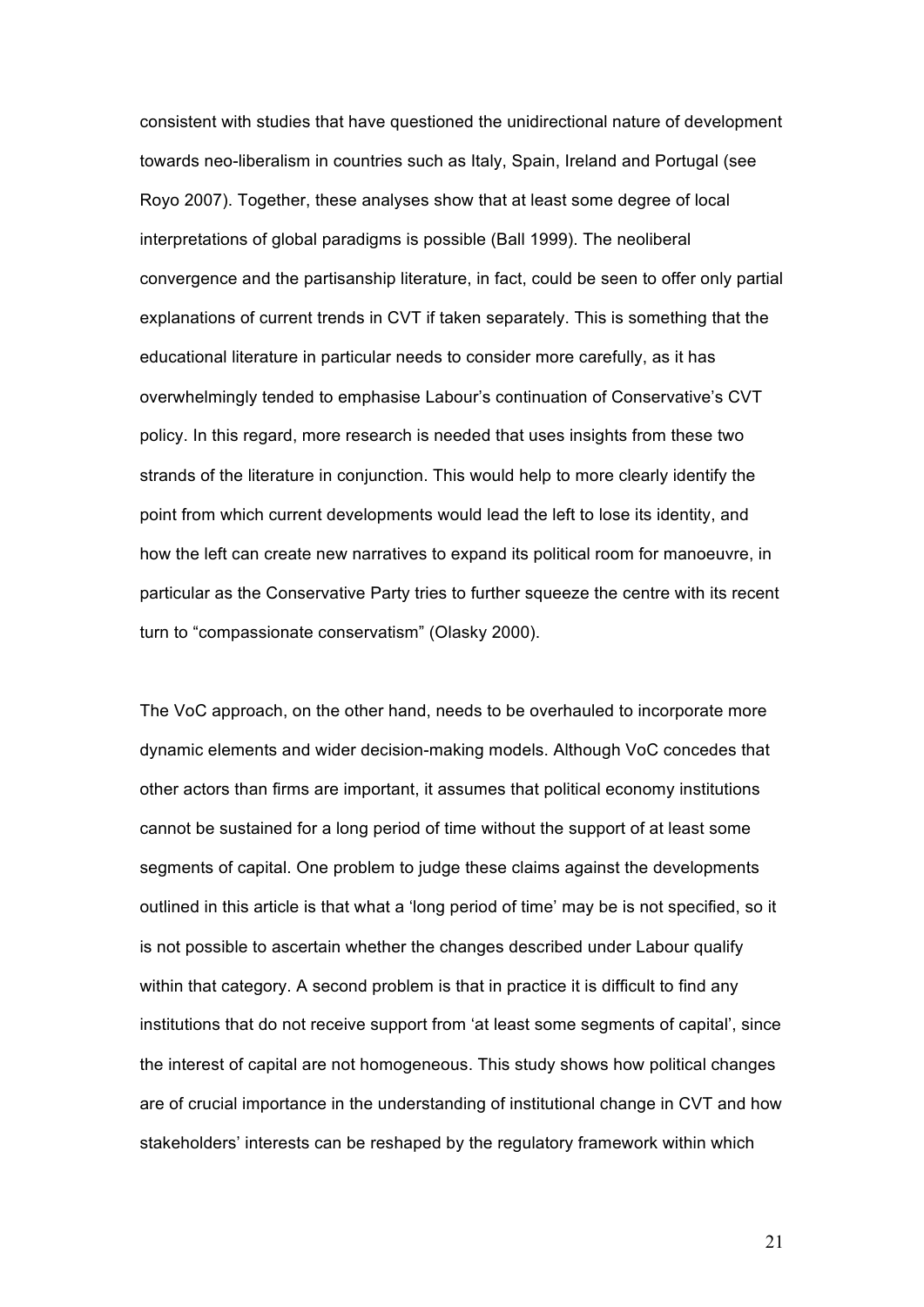they operate – which is itself dependent, ultimately, on political decisions and evolving social values.

The analysis has also revealed the limitations of dualist analyses (social partnership/ market hierarchies) such as those of the VoC and political partisanship literature, which tend to ignore that other forms of engagement are possible. Smith and Smith (2007) see Labour policy as an attempt to increase government and decrease social partner power in a direct continuation of the Conservative's policy of 'free economy and strong State' (Gamble 1994). As I have shown, Labour did promote greater collaboration and cooperation around shared needs. My argument has been that under Labour the UK moved from a market system (as developed by the Conservative governments) towards other forms of policy-making, based on community networks. This was certainly not enough to create strong social partnership arrangements of the German and Scandinavian type, and this has been the tenet of the education literature (Keep 2009; Coffield et al. 2008). But the creation of community networks nevertheless required change in the political economy of skills formation in the UK, and greater engagement with TUs than in the Conservative period. The effectiveness of these embryonic forms of coordination is subject to debate. They were often used in a trivialised way, given that Labour did not regenerate the power of unions, badly hurt after the Conservative years, and given TU's reliance on government funding they had limited the scope of real dialogue to take place. This, in turn, also meant that unions could play a limited role in supporting government in the implementation of their policies. In short, while Labour CVT policy had a more regulative and plural outlook than Conservatives' policy, real bases for plurality and debate were lacking. New Labour mainly used the regeneration of community networks as a self-legitimising tool, a useful form rather than a useful resource for policy-making.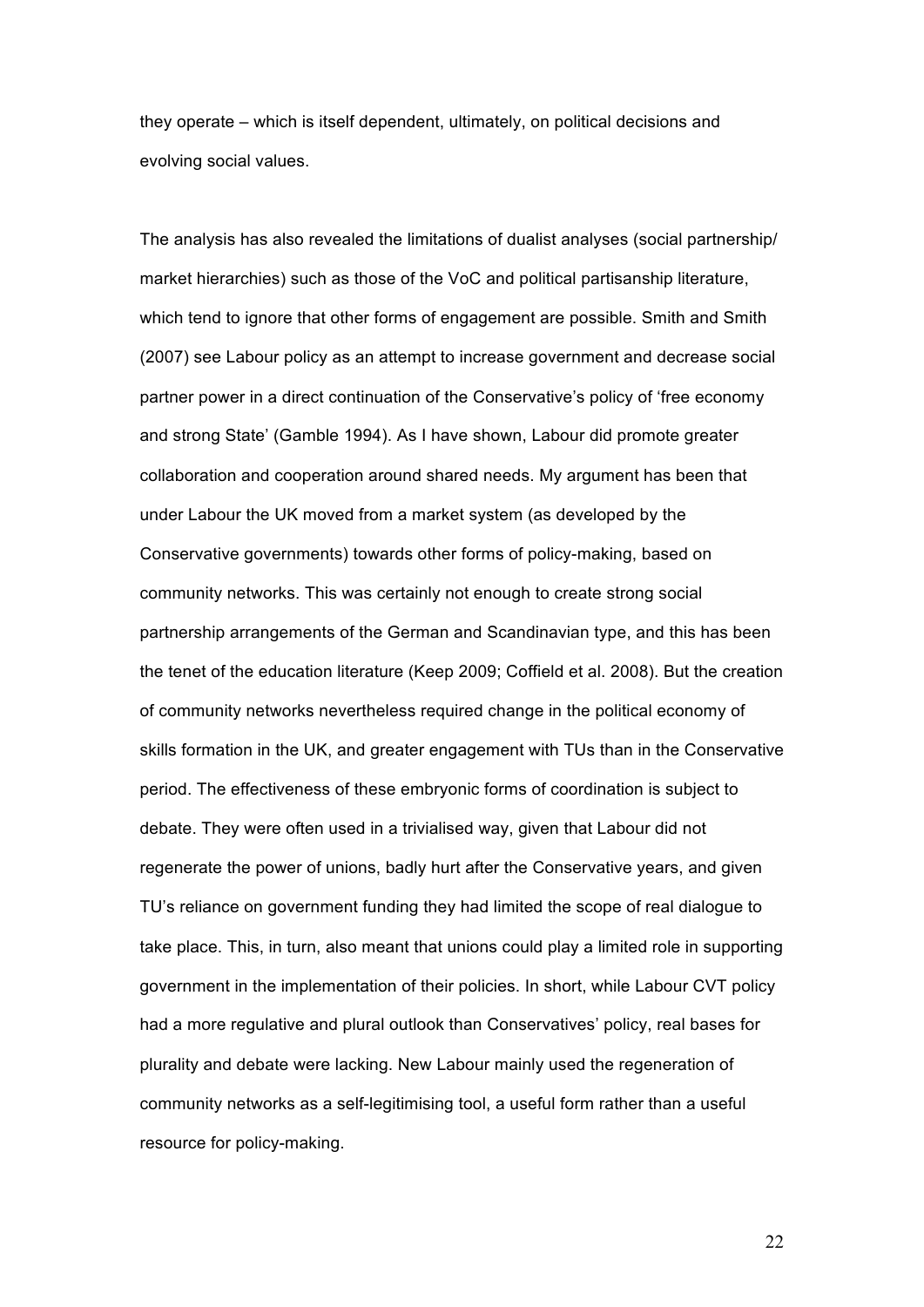This raises questions as to the nature of the changes enacted. Compared to the Conservatives, Labour altered the policy process more than policy outcomes. Why was this the case? New Labour, in this aspect paradoxically close to VoC instead of partisan arguments to which it generally subscribes, underlined institutional constraints. Blair famously declared, in 1999, to bear the scars on his back after two years in government attempting welfare reform. Yet agents can behave differently within set institutional environments (Souto-Otero 2011a), and thus it is here that is important to consider the role of interests and also recognise the importance of ideas, to elaborate more nuanced explanations. While political parties exist to win elections, New Labour put electoral marketing at its core. It obsessively tried to appeal to right voters to win elections. In this respect Labour played a 'two-level game' whereby the institutional architecture it created and the policies it adopted appealed to diverse constituencies (left and right respectively). While the inclusion of Unions contributed to labour appeasement, the content of Labour policy produced "capital appeasement" (Hay 1997) at a time when "credibility in the market" and "responsible hard choices" became the overriding aims, and "median voters" (Jackman 1975), who decide election results, had moved to right (Souto-Otero 2011b). Thus, Labour promoted networks not only for reasons of political correctness, efficacy, or the belief that 'all three key areas of power' (government, the economy and civil society) need to be constrained in the interest of social justice (Giddens 1998). It was also because formal partnerships deflected government responsibility (Hillman 1997) and enabled blame-sharing, in an area where progress had been strikingly difficult to achieve, and enabled Labour to appeal to a wider electoral base, by trying to reconcile oppositional terms that divided the left and right on VET issues (labour/capital; public/private). In the words of Giddens (2000:152), stakeholder capitalism and its "old divisions" were "closed" and "clientelist"; it was not "quick enough on its feet to respond to the world in which we find ourselves". This opens new questions on how the Conservatives and associated epistemic communities made the neo-liberal story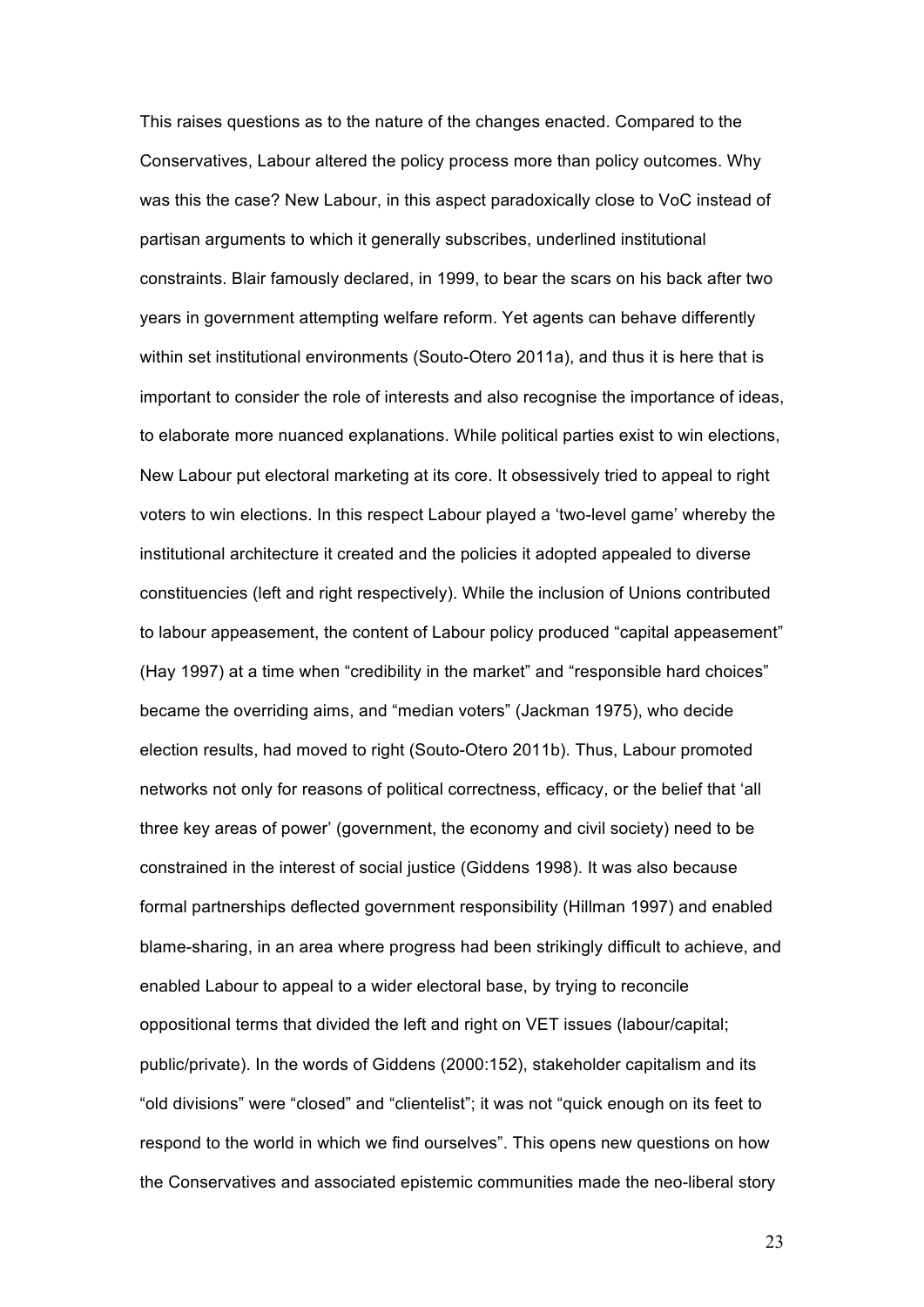and institutional setting "the" authoritative response to the breakdown of the post-war compromise, in spite of its evident shortcomings. Such discussions should not forget the role of the British public who, at least initially, supported a good deal of New Labour 'welfare reform' (Ross 2000). We have seen that the constraints faced by governments do not have to lead to inactivity nor to extreme path-dependency. In the period analysed, the UK system has undergone a complete overhaul and has moved in, to say the least, incoherent directions.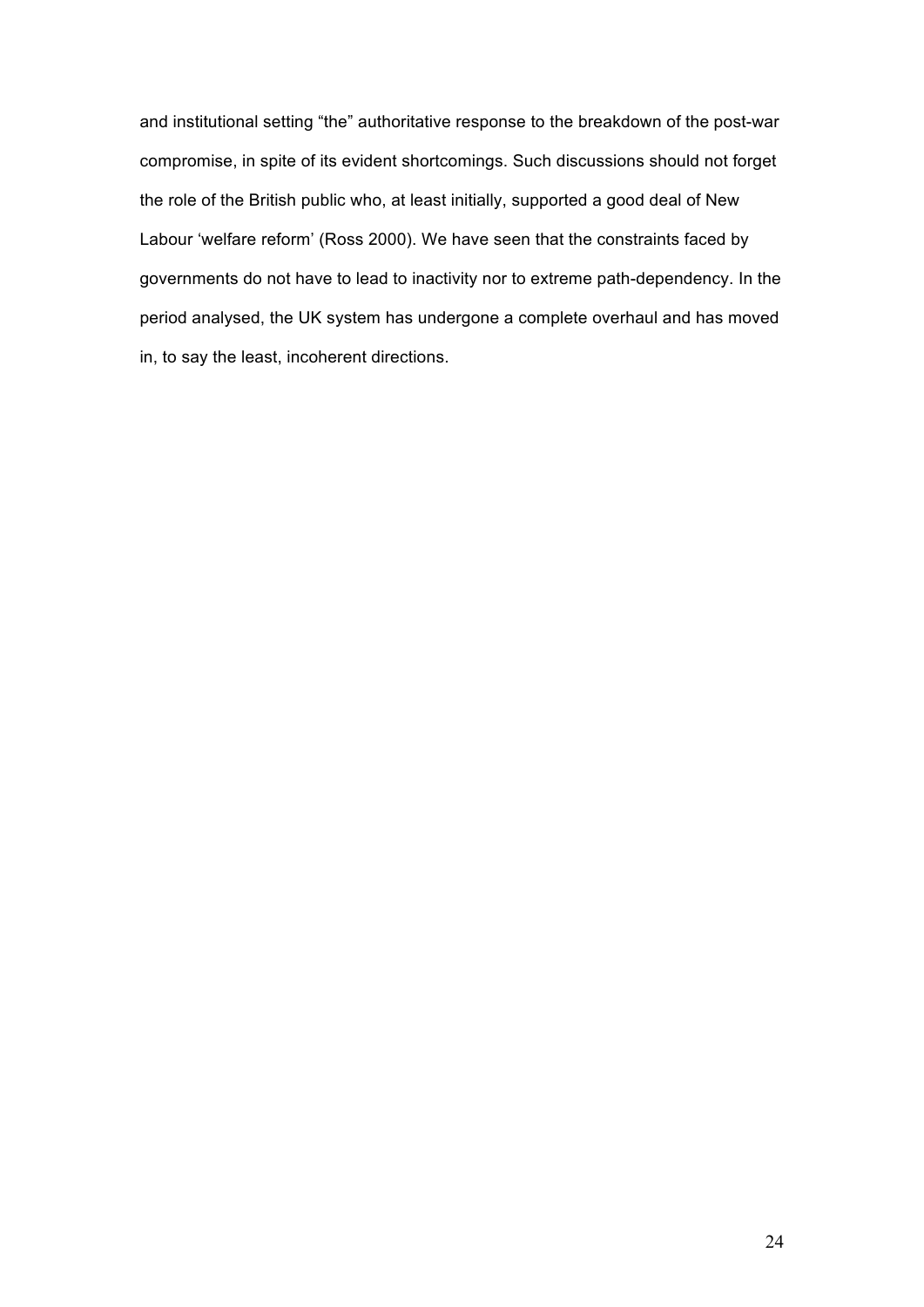#### **Bibliography**

Avis, J. (2009) 'Further education in England: the new localism, systems theory and governance' *Journal of Education Policy,* vol.24(5), pp. 633-648.

Ball, S. (1999) "Labour, learning and the economy: a 'policy sociology' perspective" *Cambridge Journal of Education,* vol.29(2), pp. 195-206. - (1993) 'What is policy? Texts, trajectories and toolboxes' *Discourse,* vol.13(2), pp. 10-17.

Bell, E., Taylor, S. and Thorpe, R. (2001) 'Investors in People and the standardisation of knowledge in personnel management'. *Management Learning,* vol. 32, pp. 201–19.

Boix, C. (1998) *Political Parties, Growth and Equality: Conservative and Social Democratic Economic Strategies in the World Economy*. Cambridge: Cambridge University Press.

Bradford, N. (2002) 'Renewing Social Democracy? Beyond the Third Way' *Studies in Political Economy,* vol.67, pp. 145-161.

Brown, P., Lauder, H. and Ashton, D. (2010) *The global auction,* New York, Oxford University Press.

Calveley, M., Healy, G., Shelley, S., Stirling, J. and Wray, D. (2003) 'Union Learning Representatives – a Force for Renewal or "Partnership"?' *University of Hertfordshire Business School Working Paper,* No.10.

Cerny, P. G. (2008) 'Embedding neoliberalism: the evolution of a hegemonic paradigm' *The Journal of International Trade and Diplomacy,* vol.2(1), pp.1-46.

Charlwood, A. (2004) 'The new generation of Trade Union leaders and prospects for union revitalisation' *British Journal of Industrial Relations,* vol. 42(2), pp. 379-397.

Claydon, T. and Green, F. (1994) 'Can trade unions improve training in Britain?' *Personnel Review,* vol.23(1), pp. 37-51.

Clough, B. (2011) 'From spearholders to stakeholders: the emerging role of Unions in the UK learning and skills system' in Cooney, R. and Stuart, M. (eds.) *Trade unions and workplace training: international perspectives*. London, Routledge.

Coffield F. (1999a) *Breaking the consensus: lifelong learning as social control* Inaugural Lecture, University of Newcastle

- (1999b) *Why is the beer always stronger up north*? Studies of Lifelong Learning in Europe, Bristol: University of Bristol Policy Press.

- (2000) 'Lifelong Learning as a lever on structural change? Evaluation of the white paper: Learning to succeed: a new framework for post-16 learning' *Journal of Education Policy,* vol.15, no. 2, pp. 237-246.

Coffield, F., Edward, S., Finlay, I., Hodgson, A., Steer, R. and Spours, K. (2008) *Improving learning, skills and inclusion: the impact of policy.* London, Routledge Falmer.

Crouch, C. (2005) 'Models of capitalism' *New Political Economy,* vol.10(4), pp. 439- 456.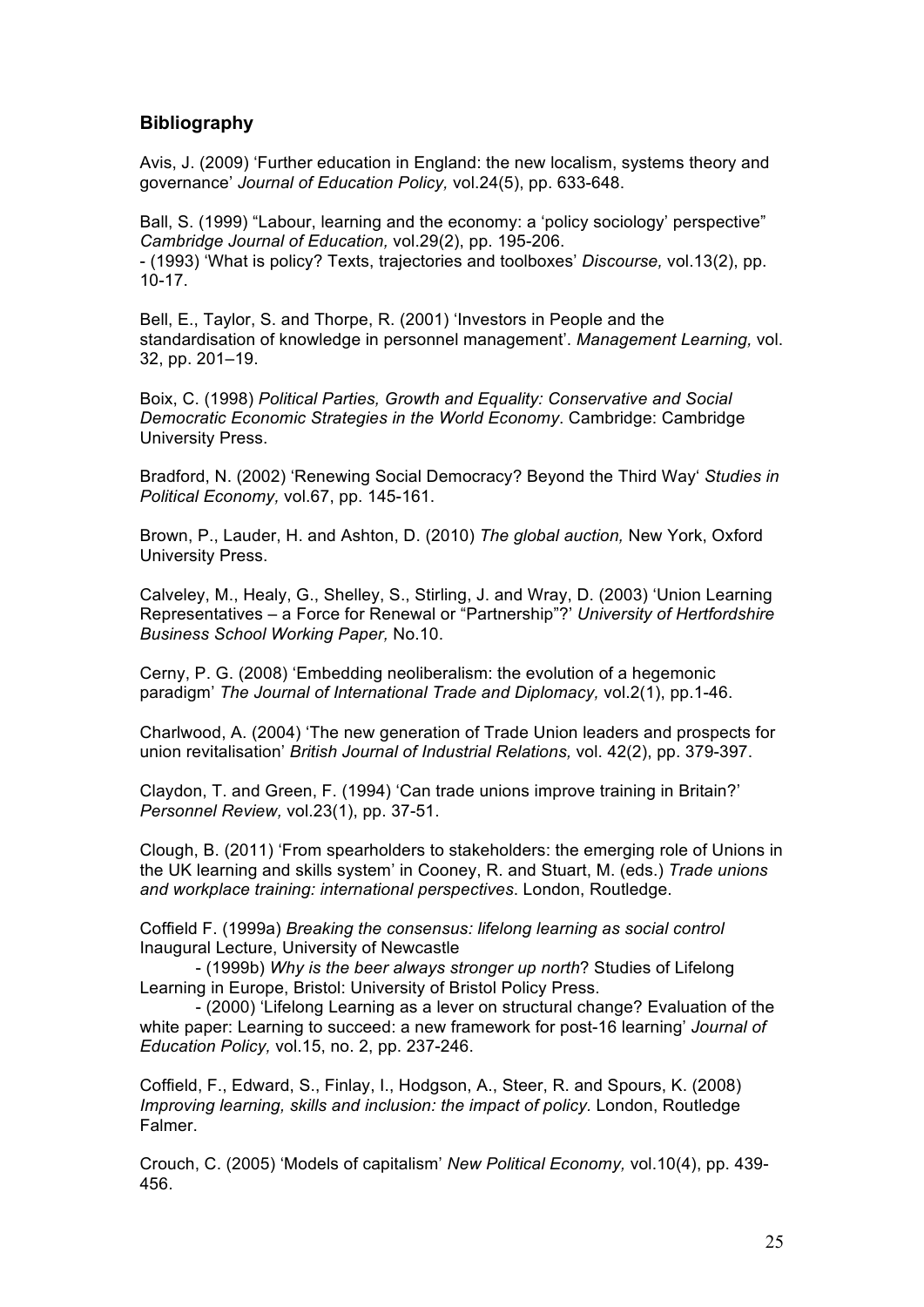- (1998) 'Public Policy in a private arena: the case of vocational education and training' *Estudio/Working Papers CEACS Fundación Juan March* 1998/121 June 1998.

Crouch, C., Finegold, D. and Sako, M. (1999) *Are skills the answer? The political economy of skills creation in advanced industrialised countries*, Oxford: Oxford University Press.

Crouch, C., Streek, W., Boyer, R., Amable, B., Hall, P. A. and Jackson, G. (2005) 'Dialogue on "institutional complementarity and political economy"' *Socio-Economic Review*, vol. 3 no. 2, pp. 359-382.

Finegold, D. and Soskice, D. (1988) 'The failure of training in Britain: analysis and prescription' *Oxford Review of Economic Policy,* vol.4(3), pp. 21-53.

Forrester, K. and Payne, J. (2000) 'Trade union modernisation and lifelong learning', *Research in Post- Compulsory Education*, vol.5(2), pp.153 — 171.

Foucault, M. (2003) ''Society Must Be Defended,'' Lectures Given at the College de France 1975–1976. New York: Picador Press.

Gamble, A. (1994) *The free economy and the strong State: the politics of Thatcherism.* London, Palgrave, McMillan.

Giddens, A. (1998) *The Third Way: The Renewal of Social Democracy*. Cambridge: Polity Press.

(2000) The Third Way and its critics. London, Polity Press.

Giddens, A. and Diamond, P. (eds.) (2005) *The New Egalitarianism.* Cambridge, Polity Press.

Glyn, A. (2006) *Capitalism Unleashed*, Oxford, Oxford University Press.

Goodwin, J., Hills, K. and Ashton, D. (1999) 'Training and development in the UK' *International Journal of Training and Development,* vol. 3, no. 2, pp. 167-179.

Gough, I. and Farnsworth, K. (2000) 'The Enhanced Structural Power of Capital: A Review and Assessment', in I. Gough (ed.) *Global Capital, Human Needs and Social Policies: Selected Essays 1994–99*. Basingstoke: Palgrave.

Greenhalgh, Ch, (1999) 'Adult vocational training and government policy in France and Britain' *Oxford Review of Economic Policy,* vol.15, no. 1, pp. 97-113.

Hall, P.A. and Soskice, D. (eds.) (2001) *Varieties of capitalism: the institutional foundations of comparative advantage*. Oxford: Oxford University Press.

Hall, P. A. and Thelen, K. (2009) 'Institutional change in varieties of capitalism' *Socioeconomic Review,* vol. 7, pp. 7-34

Harvey, D. (2005) *A brief history of neoliberalism*. Oxford, Oxford University Press.

Hay, C. (1997) "Anticipating accommodations, accommodating anticipations: the appeasement of capital in the 'modernization' of the British Labour Party 1982-1992" *Politics and Society,* vol.25(2), 234-256.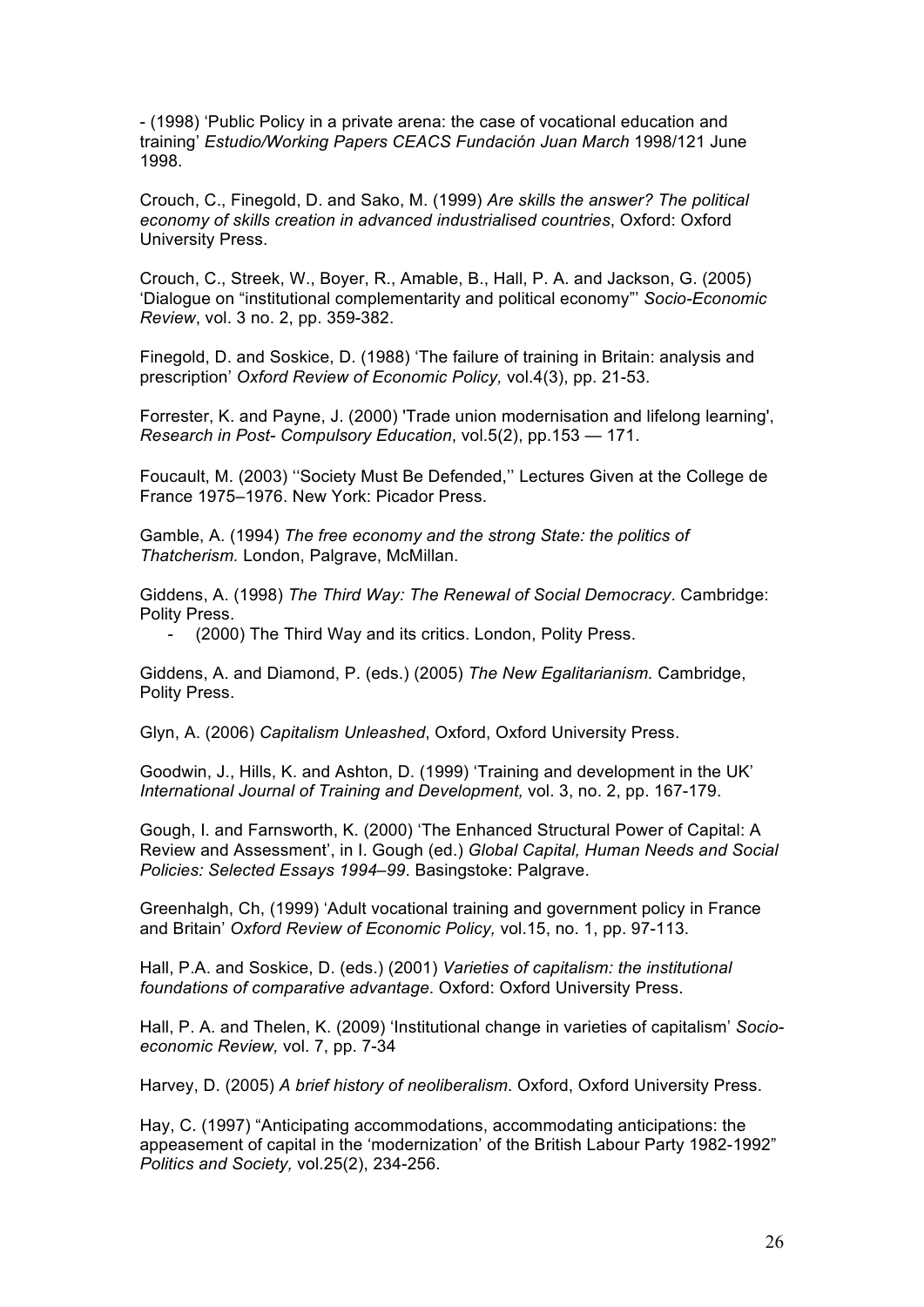Hays, J. (2003) 'Globalization and capital taxation in consensus and majoritarian democracies' *World Politics,* vol.56(1), pp. 79-113.

Hillman, J. (1997) *University for Industry: Creating a National Learning Network.* London: Institute for Public Policy Research.

Hodgson, A., Spours, K. and Steer, R. (2008) 'All change for the learning and skills sector?' *Journal of Education and Work*, vol. 21(2),pp. 115 — 131.

Hollingsworth, J. R., Schmitter, P. and Streek, W. (eds.) (1994) *Governing capitalist economies. Performance and control of economic sectors*. Oxford, Oxford University Press.

Hoque, K. (2003). 'All in all, it's just another plaque on the wall: the incidence and impact of the Investors in People Standard'. *Journal of Management Studies*, 40: 543–71.

Hoque, K., Taylor, S. and Bell, E. (2005) 'Investors in people: market-led voluntarism in vocational education and training' *British Journal of Industrial Relations,* vol. 43(1), pp. 135-153.

Howell, C. (2003) Varieties of capitalism: and then there was one? *Comparative Politics,* vol. 36(1), pp. 103-124.

Humphries, C. (2006) 'Skills in a global economy: Ten proposals for a UK skills policy' *Local Economy,* vol. 21(3), pp. 241-248.

Hyland, T. (2002) 'Third Way values and post-school education policy' *Journal of Education Policy,* vol.17(2), pp. 245-258.

Iversen, T. and Stephens, J. D. (2008) 'Partisan politics, the Welfare State and three worlds of human capital formation' *Comparative Political Studies,* vol. 41,(4/5), pp. 600-637.

Jackman, R. W. (1975) *Politics and Social Equality: A Comparative Analysis*. New York: Wiley.

Jessop, B. (2002) 'Liberalism, neoliberalism and urban governance: a state theoretical perspective' *Antipode,* vol.34(3), pp. 452-472.

Keep, E. (2009) 'The limits of the possible: shaping the learning and skills landscape through a shared policy narrative' *SKOPE Research Paper, No. 86, June 2009.* -(2006a) 'State control of the English education and training system –playing with the biggest train set in the world' *Journal of Vocational Education and Training*, vol. 58(1), pp. 47-64.

-(2006b) 'Market failure in skills' *SSDA Catalyst,* Number1.

Keep, E. and Mayhew, E. (1998) *Was Ratner Right? Product market and competitive strategies and their links with skills and knowledge*. London, Employment Policy Institute.

King, D. (1993) 'The Conservatives and Training Policy 1979-1992: From a tripartite to a Neoliberal regime' *Political Studies,* XLI, 214-235.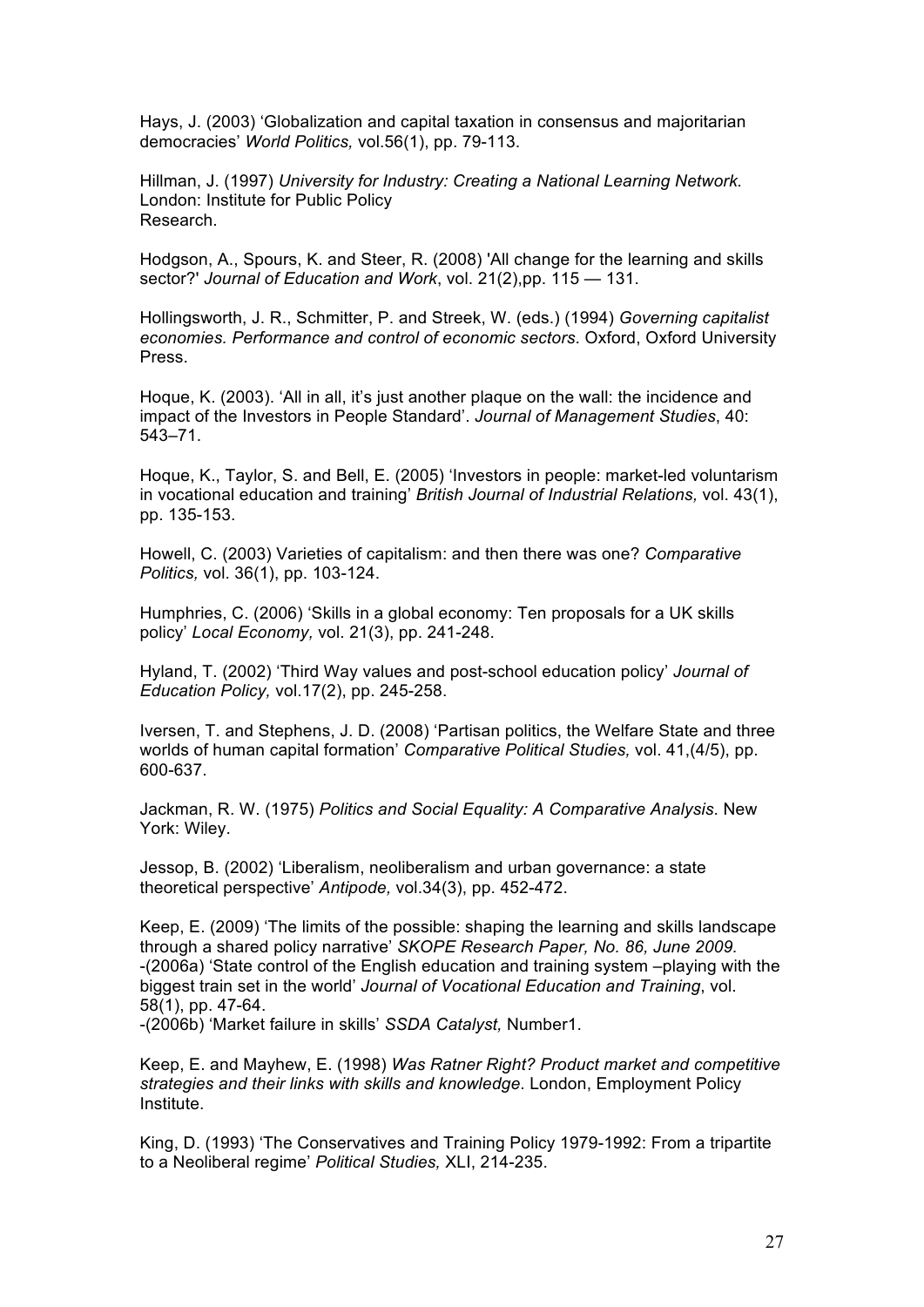Labour Party (1997) *Electoral Manifesto*. London, Labour Party.

Leitch, S. (2006) *Prosperity for all in the global economy –world class skills*. London: HMSO.

Lloyd, C. (2008)'Recruiting for fitness: qualifications and the challenges of an employer-led system', *Journal of Education and Work*, vol.21(3),pp. 175 — 195.

Lloyd, C. and Payne, J. (2007) 'Tackling the UK skills problem: can unions make a difference?' in Shelley, S. and Calveley, M. (eds.) *Learning with trade unions. A contemporary agenda in employment relations.* Ashgate, Aldershot. pp. 57-81.

Lucas, N. (2004) The 'FENTO fandango': National standards, compulsory teaching qualifications and the growing regulation of FE college teachers. *Journal of Further and Higher Education* vol.28(1), pp. 35–51.

Mair, P. (2007) 'Left-right orientations' in Dalton, R. J. and Klingemann, H. D. (eds.) *The Oxford handbook of political behaviour.* Oxford, Oxford University Press.

Martin, C. J. and Knudsen, J. S. (2007) 'Scenes from a mall: retail training and the future of coordination' *SASE Conference, Copenhagen Business School,* June 2007.

McIlroy, J. (2008) 'Ten years of new labour: workplace learning, social partnership and union revitalization in Britain' *British Journal of Industrial Relations*, vol.46(2), pp. 283-313.

Newman, J. and Clarke, J. (2009) *Publics, Politics and Power: Remaking the Public in Public Services*, London: Sage

Ohmae, K. (2005) *The next global stage: challenges and opportunities in our borderless world.* Prentice Hall.

Olasky, M. (2000) *Compassionate Conservatism: What It Is, What It Does, and How It Can Transform America.* New York: Free Press.

Payne, J. (2009) 'Divergent skills policy trajectories in England and Scotland after Leitch' *Policy Studies,* vol. 30(5), pp. 473-494.

- (2008) 'Sector skills councils and employer engagement - delivering the 'employerled' skills agenda in England', *Journal of Education and Work*, vol.21(2), pp. 93 — 113

Pierson, Ch. (1998) 'The new governance of education: the conservatives and education 1988-1997' *Oxford Review of Education*, vol. 24, no. 1, pp. 131-142.

Pierson, P. (2000) 'Not just what, but when: timing and sequence in political processes' *Studies in American Political Development,* vol.14, pp. 72-92. -(1996) 'The New Politics of the Welfare State' *World Politics* vol. 48: 143-79.

Power S., Whitty G. (1999) 'New Labour's education policy: first, second or third way?' *Journal of Education Policy,* vol. 14, pp. 535-546.

Prabhakar, R. (2002) 'Capabilities, responsibility, human capital and the third way' *The Political Quarterly,* vol.73(1), pp. 51-57.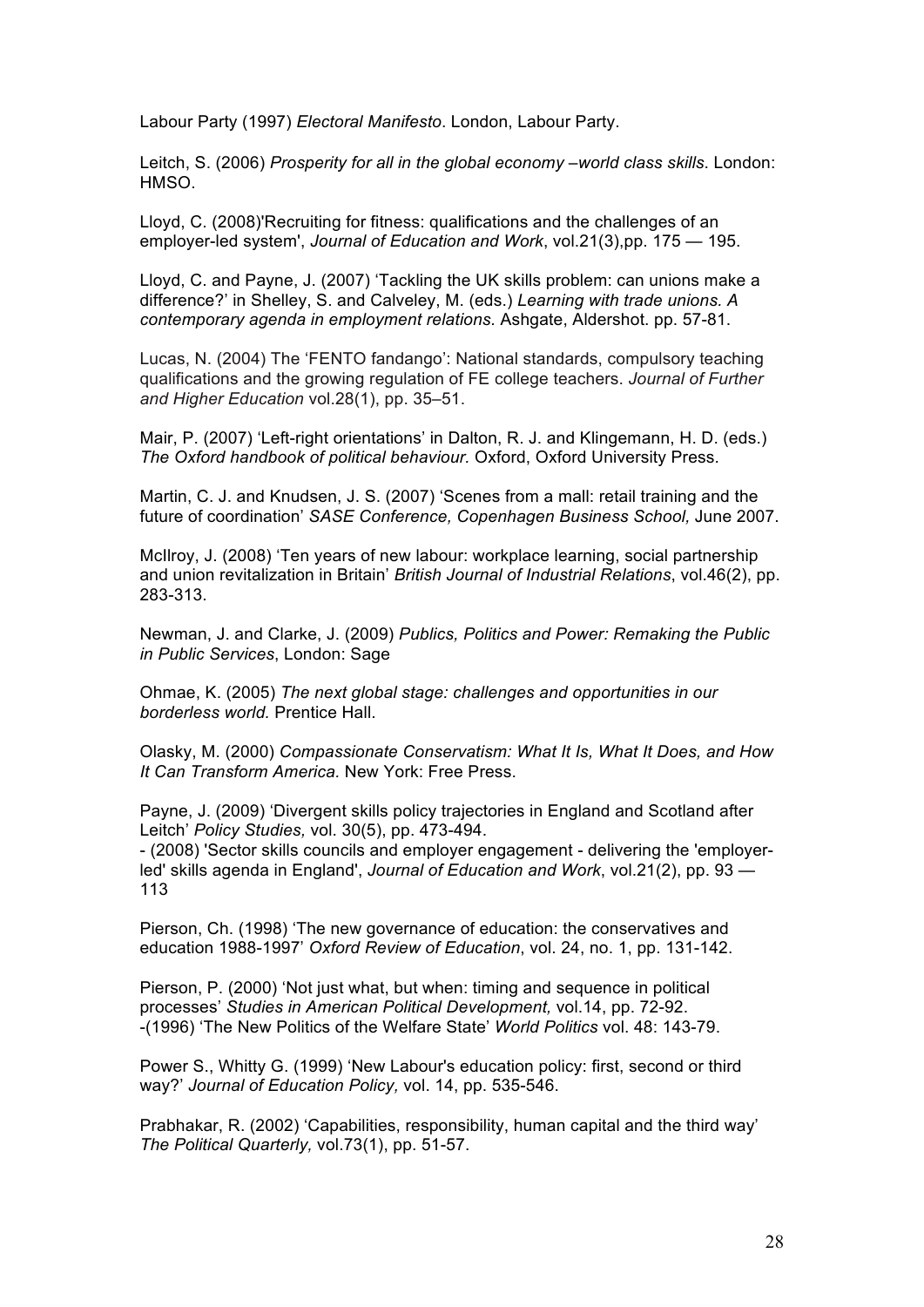Ramsden, M, Bennet, R. and Fuller, C. (2004), 'The Learning and Skills Council and the institutional infrastructure for post-16 education and training: an initial assessment' *Journal of Education and Work,* Vol. 17(4), pp. 397-420.

Robinson, P. (1996) *Rhetoric and Reality: Britain's new vocational qualifications,*  Centre for Economic Performance, London School of Economics.

Ross, F. (2000) 'Beyond the Left and Right: The new *partisan* politics of the welfare state' *Governance,* vol.13(2), pp.155-183.

Royo, S. (2007) 'Varieties of capitalism in Spain: Business and the politics of coordination' *European Journal of Industrial Relations,* vol. 13(1), pp. 48-65.

Sartori, G. (1970) 'Concept misformation in comparative politics' *The American Political Science Review,* vol.64(4), pp. 1033-1053.

Scharpf, F. (2000) 'The viability of advanced welfare states in the international economy: vulnerabilities and questions' *Journal of European Public Policy,* vol7(2), pp.190-228.

Sending, O. J. and Newmann, I. B. (2006) 'Governance to governmentality: analyzing NGOs, State and Power' *International Studies Quarterly,* vol.50, pp. 651-672.

Shelley, S. (2008) 'Understanding the role of union learning representatives in developing distinctive approaches to union learning' *Professional Development in Education,* vol.34(4), pp. 441-454.

Simmons, R. (2009) 'The long goodbye: how local authorities lost control of further education' *Research in Post-compulsory Education,* vol.14(3), pp. 287-297.

Smith, A. and Smith, E. (2007)'The development of key training policies in England and Australia: a comparison', *London Review of Education*, vol.5(1), pp. 51 — 67.

Souto-Otero, M. (2011a) 'Breaking the consensus in educational policy reform?' *Critical Studies in Education,* vol.52(1), pp. 77-91.

-(2011b) 'Making Higher Education Work: A Comparison of Discourses in the United Kingdom's Conservative and Labour Parties' General Election Manifestos between 1979 and 2010' *Comparative Education Review*, vol.55(3).

- (2007) 'Access to post-compulsory education and training: economic, sociological and political determinants and remaining research gaps' *Comparative Education,*  vol.43(4), pp. 571-586.

Stevens, M. (1999) 'Human Capital theory and UK vocational training policy' *Oxford Review of Economic Policy,* vol. 15(1), pp. 16-32.

Steer, R., Spours, K., Hodgson, A., Finlay, I., Coffield, F., Edward, S. and Gregson, M. (2007) 'Modernisation' and the role of policy levers in the learning and skills sector', *Journal of Vocational Education & Training*, vol. 59(2),pp. 175 — 192.

Swank, D. (2002) *Global Capital, Political Institutions, and Policy Change in Developed Welfare States.* Cambridge: Cambridge University Press.

Taylor, R. (2005) 'Lifelong Learning and the Labour governments' *Oxford Review of Education*, vol. 31(1), pp. 101-118